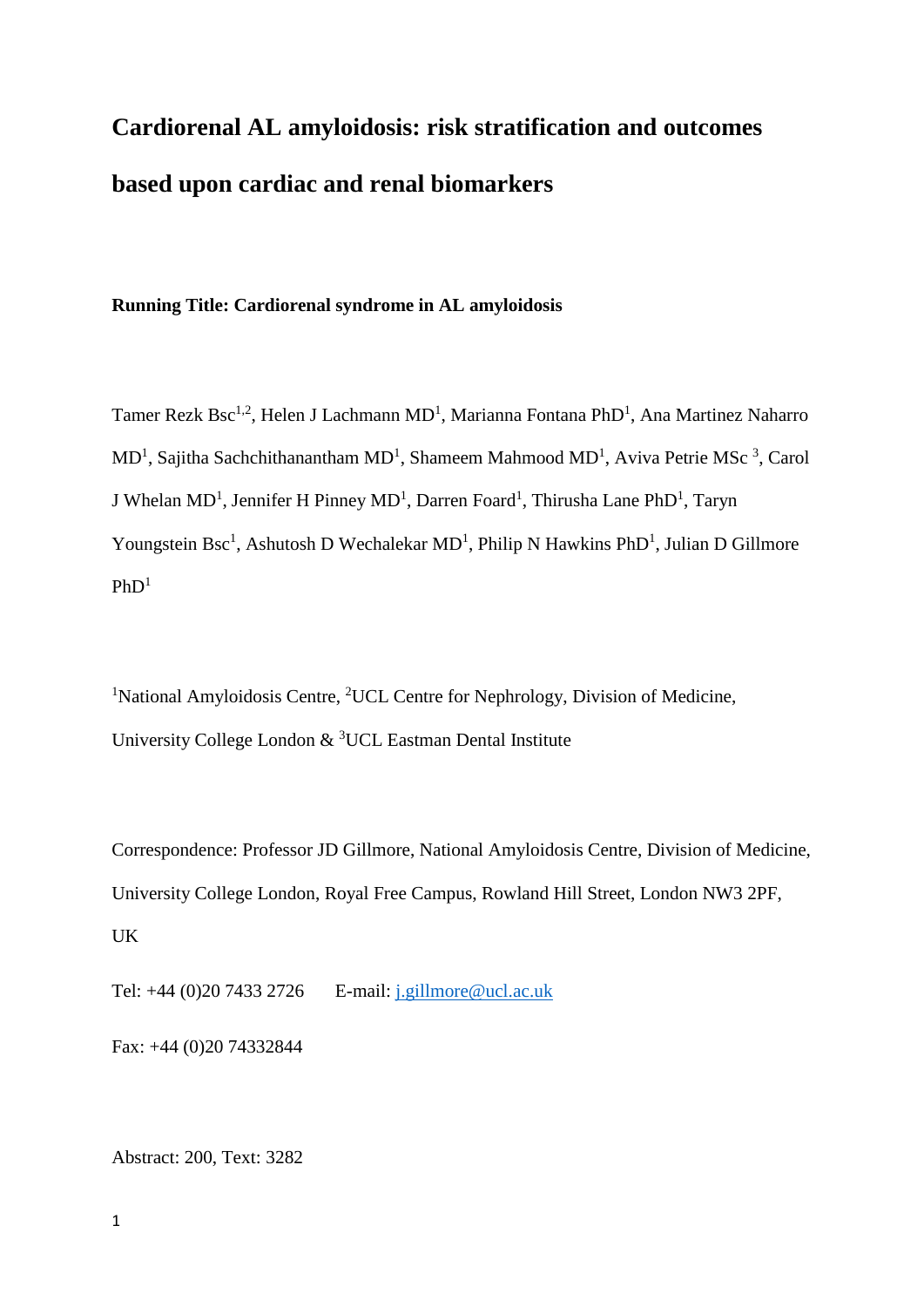## **Summary**

Systemic AL amyloidosis is a cause of type 5 cardiorenal syndrome. Response to treatment is currently reported according to organ-specific amyloidosis consensus criteria (ACC) which are not validated in cardiorenal AL amyloidosis. Of 1000 patients prospectively enrolled into the UK ALchemy study, 318 (32%) had combined cardiac and renal amyloidotic organ dysfunction at diagnosis among whom 199 (63%) died; median survival by Kaplan Meier analysis was 18.5 months. Fifty (16%) patients required renal replacement therapy (RRT). At diagnosis, independent predictors of both death and dialysis were N-terminal pro-b-type natriuretic peptide (NT-proBNP)  $>8500$ ng/L (HR 3.30, p<0.001; HR 3.00, p<0.001), and estimated glomerular filtration rate (eGFR) < 30ml/min/1.73 m<sup>2</sup> (HR 1.89, p=0.011; HR 6.37, p<0.001). At 6 months, an increase in NT-proBNP of  $>30\%$  and a reduction in eGFR of  $>25\%$  were independent predictors respectively of death (HR 2.17, p=0.009) and dialysis (HR 3.07, p=0.002). At 12 months, an increase in NT-proBNP of >30% was highly predictive of death (HR 3.67,  $p<0.001$ ) and dialysis (HR 2.85,  $p=0.010$ ), whereas ACC renal response was predictive of neither. Cardiorenal AL amyloidosis is associated with high early mortality. Outcomes are dictated by NT-proBNP and eGFR at diagnosis rather than proteinuria, and thereafter predominantly by changes in NT-proBNP concentration.

# **Key Words:**

Cardiology, Cardiorenal, Amyloidosis, NT-proBNP, dialysis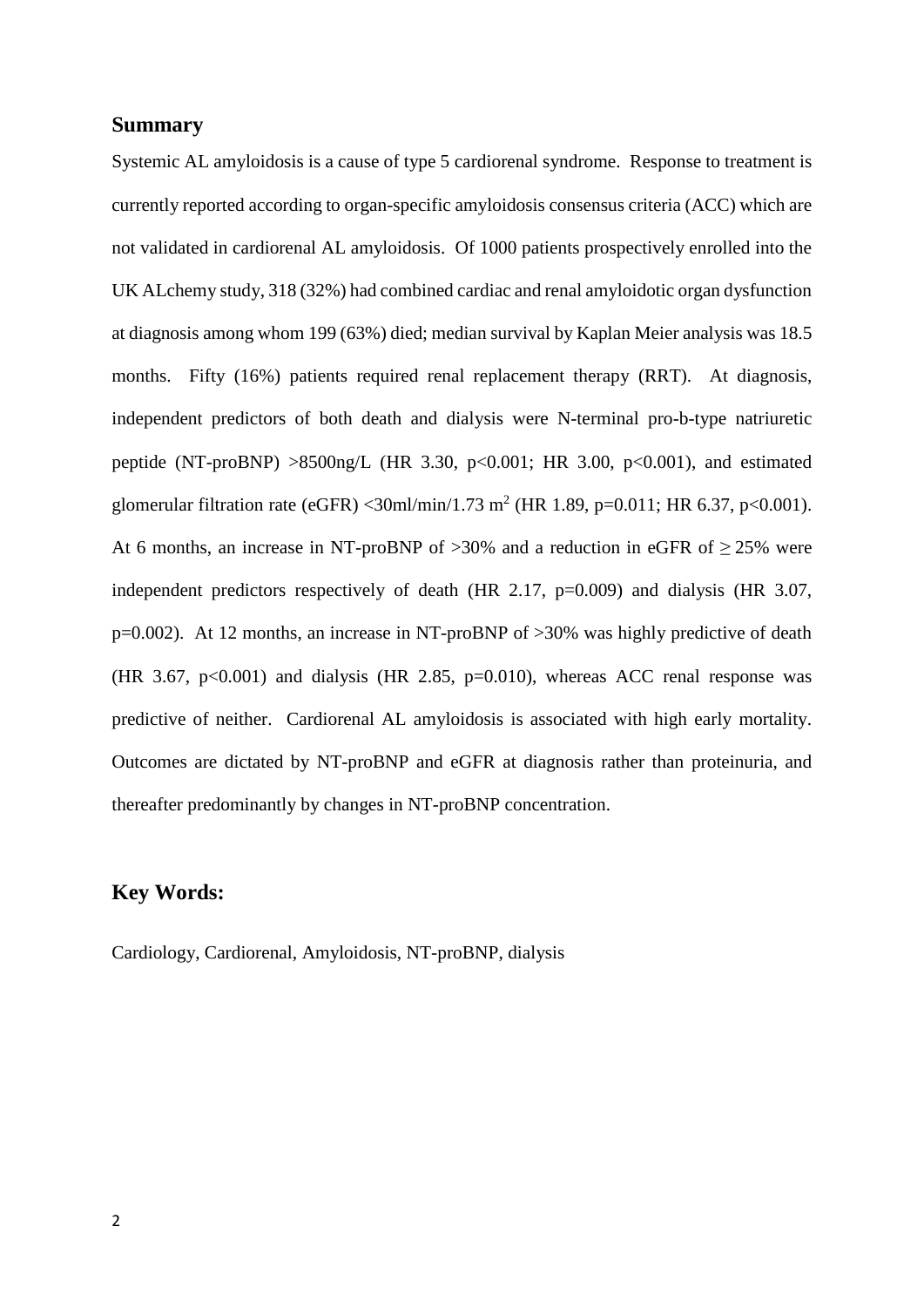## **Introduction**

The amyloidoses are disorders of protein folding, in which a variety of proteins misfold and aggregate into fibrils that accumulate in tissues and disrupt organ function.(Palladini*, et al* 2003) Immunoglobulin light chain (AL) amyloidosis is caused by deposition of fibrils derived from monoclonal immunoglobulin light chains and is the most common and serious type of systemic amyloidosis.(Pepys 2006) Renal and cardiac involvement respectively are present in approximately 70% and 50% of patients with systemic AL amyloidosis at diagnosis. Renal involvement manifests with nephrotic syndrome and progressive renal impairment,(Palladini*, et al* 2012) and cardiac involvement with congestive cardiac failure. Progression to end-stage renal disease (ESRD) is one of the main determinants of morbidity in AL amyloidosis, whilst presence and severity of cardiac amyloidosis is the main determinant of mortality.(Kyle*, et al* 1986, Wechalekar*, et al* 2013)

Cardiorenal syndrome is increasingly being recognised as a distinct clinical entity. Recent classifications have separated cardiorenal syndrome into 5 types; acute heart failure leading to acute kidney injury (Type 1), chronic abnormalities in cardiac function leading to progressive chronic kidney disease (CKD) (Type 2), acute deterioration in renal function leading to acute cardiac dysfunction (Type 3), chronic kidney disease contributing to progressive cardiac impairment (Type 4) and systemic diseases affecting both the heart and kidneys in both the acute and chronic setting (Type 5). Systemic AL amyloidosis is one of the main causes of type 5 cardiorenal syndrome.(Ronco*, et al* 2008, Soni*, et al* 2012)

The main established determinant of outcome in systemic AL amyloidosis is the depth of serum free light chain response to chemotherapy.(Mahmood*, et al* 2014, Palladini*, et al* 2012) Patients who achieve either a very good partial response (VGPR) or a complete response (CR) of the underlying hematologic condition have the highest chance of subsequent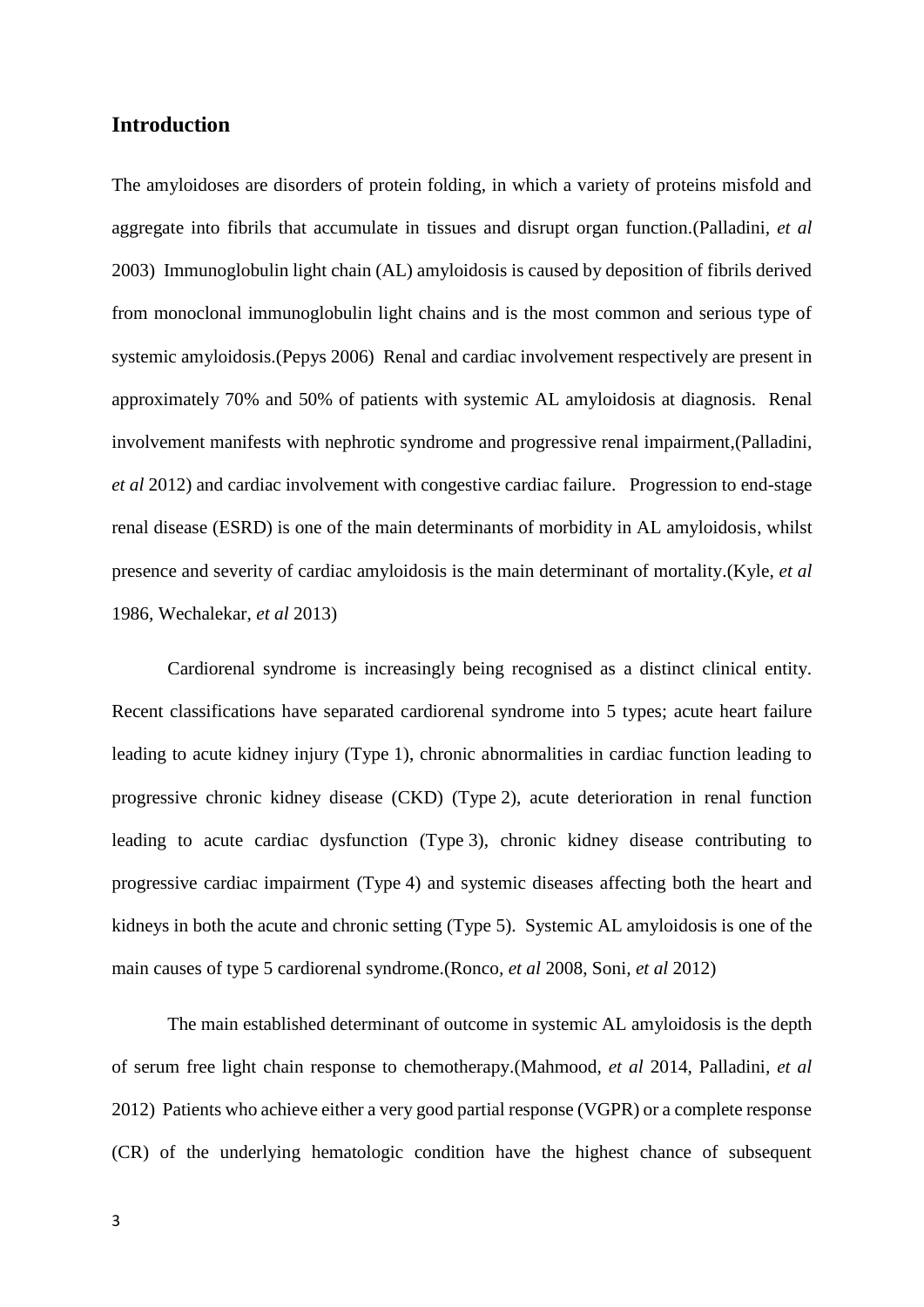improvement in amyloidotic organ dysfunction, termed an 'organ' response.(Palladini*, et al* 2012, Palladini*, et al* 2014, Pinney*, et al* 2011) In 2005, amyloidosis consensus criteria (ACC) were established to define individual organ involvement in systemic AL amyloidosis as well as individual organ responses.

In 2014, renal staging and 'early' renal response criteria (at 6 months) using eGFR and proteinuria to predict renal survival were developed for renal AL amyloidosis. Despite concurrent cardiac amyloidosis among 70% of the cohort that were employed to establish these criteria, alternative biomarkers such as N-terminal pro-b-type natriuretic peptide (NT-proBNP) were not included in the analysis.(Palladini*, et al* 2014) Whilst early renal response was highly predictive of renal survival, it was not predictive of overall survival; furthermore, a composite endpoint including first of either death or dialysis was not explored. The current ACC response criteria have not therefore been specifically validated in patients with cardiorenal syndrome due to AL amyloidosis and have not been examined with respect to the key outcome measures in this population of death, dialysis or the composite endpoint of either death or dialysis.

We report renal and patient outcomes among 318 patients with systemic AL amyloidosis and cardiorenal syndrome who were prospectively enrolled into the UK AL Amyloidosis Chemotherapy (ALchemy) study between 2009 and 2016, in relation to their baseline clinical variables and stratify them at different timepoints according to their amyloidotic organ function.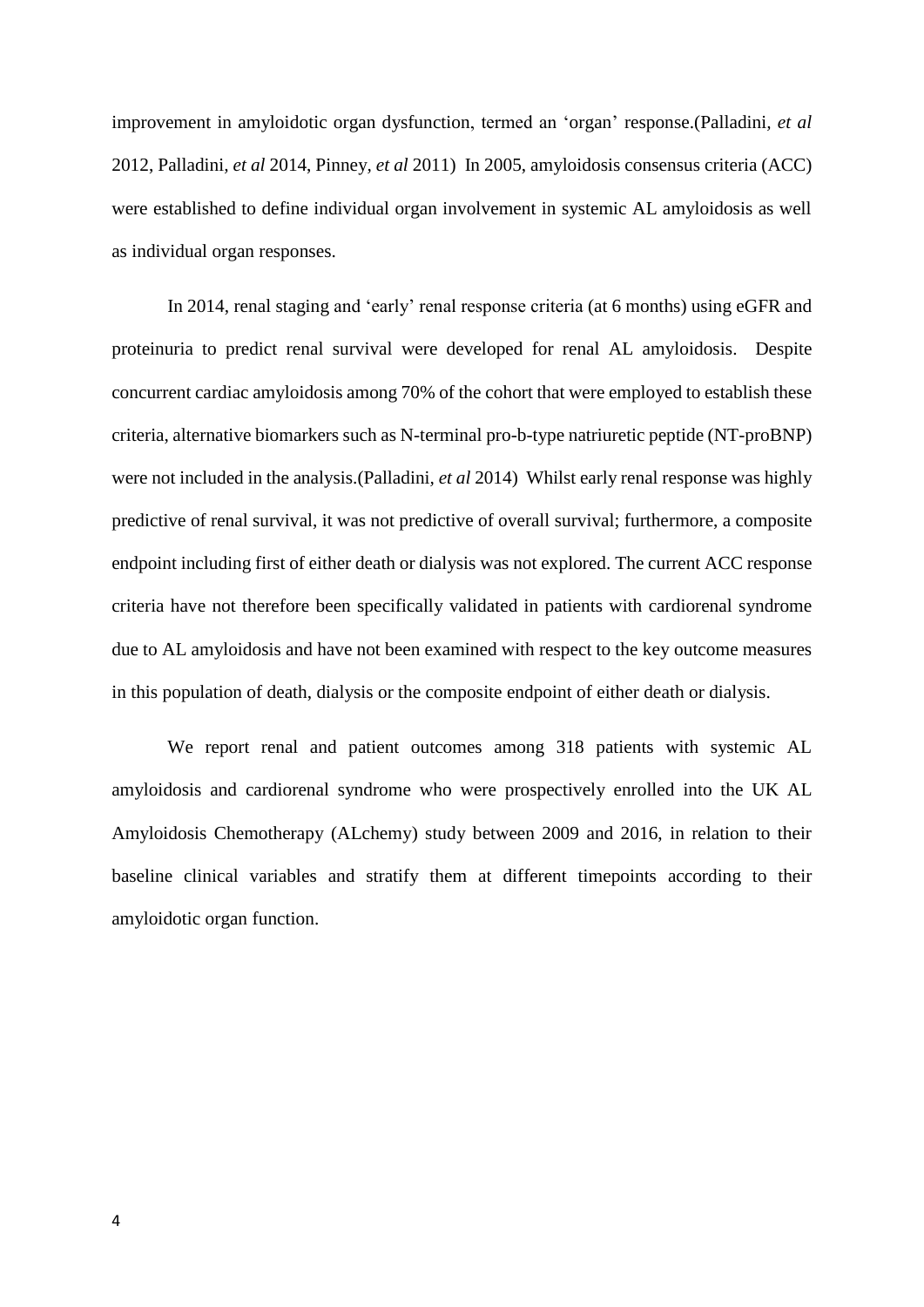# **Patients and Methods**

#### **Patients**

At the time of censor, 1000 patients with newly diagnosed AL amyloidosis had been enrolled into the prospective ALchemy study at the UK National Amyloidosis Centre (NAC). Cardiorenal syndrome was defined by the combination of more than 0.5g/24 hr of non-Bence Jones proteinuria and presence of cardiac involvement by echocardiography according to amyloidosis consensus criteria.(Gertz*, et al* 2005) In rare cases in which echocardiography was suggestive but not conclusive with respect to presence of cardiac amyloidosis, it was supplemented by assessment of late gadolinium enhancement images on CMR, as previously defined.(Fontana*, et al* 2015, Maceira*, et al* 2005) All analyses presented in this manuscript were performed in the cohort of patients with systemic AL amyloidosis who satisfied the above criteria for cardiorenal syndrome.

All patients underwent protocolized assessments at the NAC at baseline, 3, 6 and 12 months and subsequently at 6 monthly intervals, each comprising a complete clinical evaluation including volume status evaluation and medication review, as well as serum and urine biochemistry including assessment of renal and liver function, NT-proBNP, echocardiography, NYHA functional class, 6 minute walk test (6MWT), SAP scintigraphy,(Hawkins*, et al* 1990) and assessment of hematologic disease by serum free light chain (FLC) assay along with serum and urine immunofixation electrophoresis.

All patients were managed in accordance with the Declaration of Helsinki and provided written informed consent for study entry (REC reference 09/H0715/58) and publication of their data.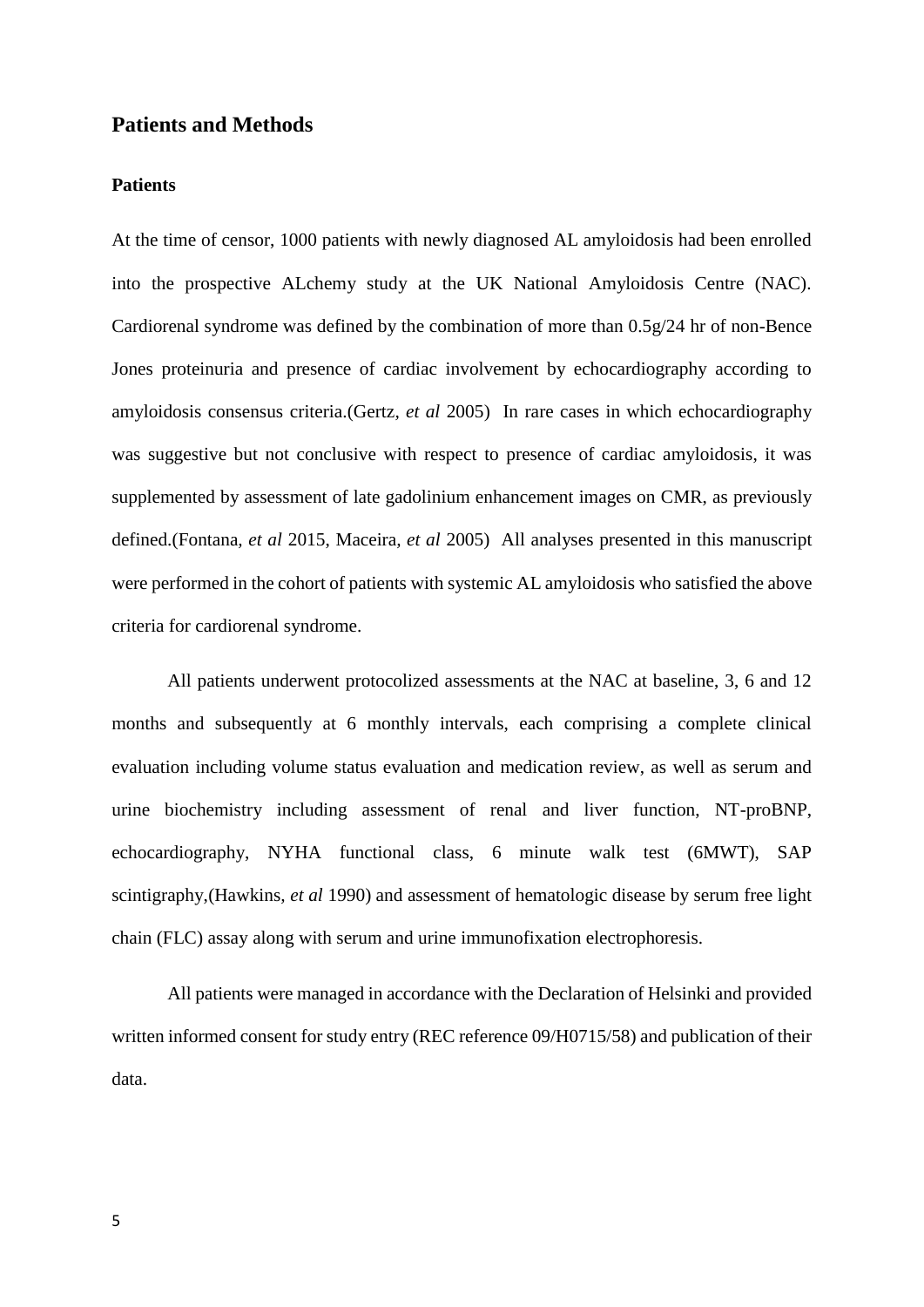#### **Assessment of Hematologic response**

Details and doses of chemotherapy regimens were collected. All patients had serial FLC concentration prospectively monitored on blood samples obtained monthly during periods of chemotherapy treatment, and 1-3 monthly (depending on depth and stability of response) thereafter. Healthy polyclonal serum FLC concentration increases progressively through advancing stages of chronic kidney disease (CKD)(Hutchison*, et al* 2008) which hinders the monitoring of monoclonal light chain disorders. In this study, the value of the FLC monoclonal component was estimated by subtracting the concentration of the uninvolved light chain from that of the amyloidogenic light chain to obtain the FLC difference (dFLC), a strategy previously validated in multiple myeloma and AL amyloidosis.(Dispenzieri*, et al* 2008, Pinney*, et al* 2011)

The FLC response to chemotherapy was determined according to previously validated ACC.(Comenzo*, et al* 2012b) Since ACC define "evaluable" patients as those with a pretreatment (baseline) dFLC of >50 mg/l, thus excluding 27/318 (9%) patients in this cohort, the percentage of the baseline dFLC that remained at the time of analysis (percentage method), also validated in AL amyloidosis,(Pinney*, et al* 2011, Rezk*, et al* 2017) was additionally used to determine response to chemotherapy. A very good partial response (VGPR) was defined according to the ACC as an absolute dFLC of <40mg/L and by the percentage method as a ≥90% reduction of pre-treatment dFLC remaining after chemotherapy, as previously described.(Pinney*, et al* 2011, Rezk*, et al* 2017)

## **Assessment of Organ Response**

Organ responses were defined according to ACC;(Comenzo*, et al* 2012a) cardiac progression as an increase in NT-proBNP of >30% and >300 ng/L and cardiac response as a reduction of NT-proBNP of >30% (and >300 ng/L decrease in patients with baseline NT-proBNP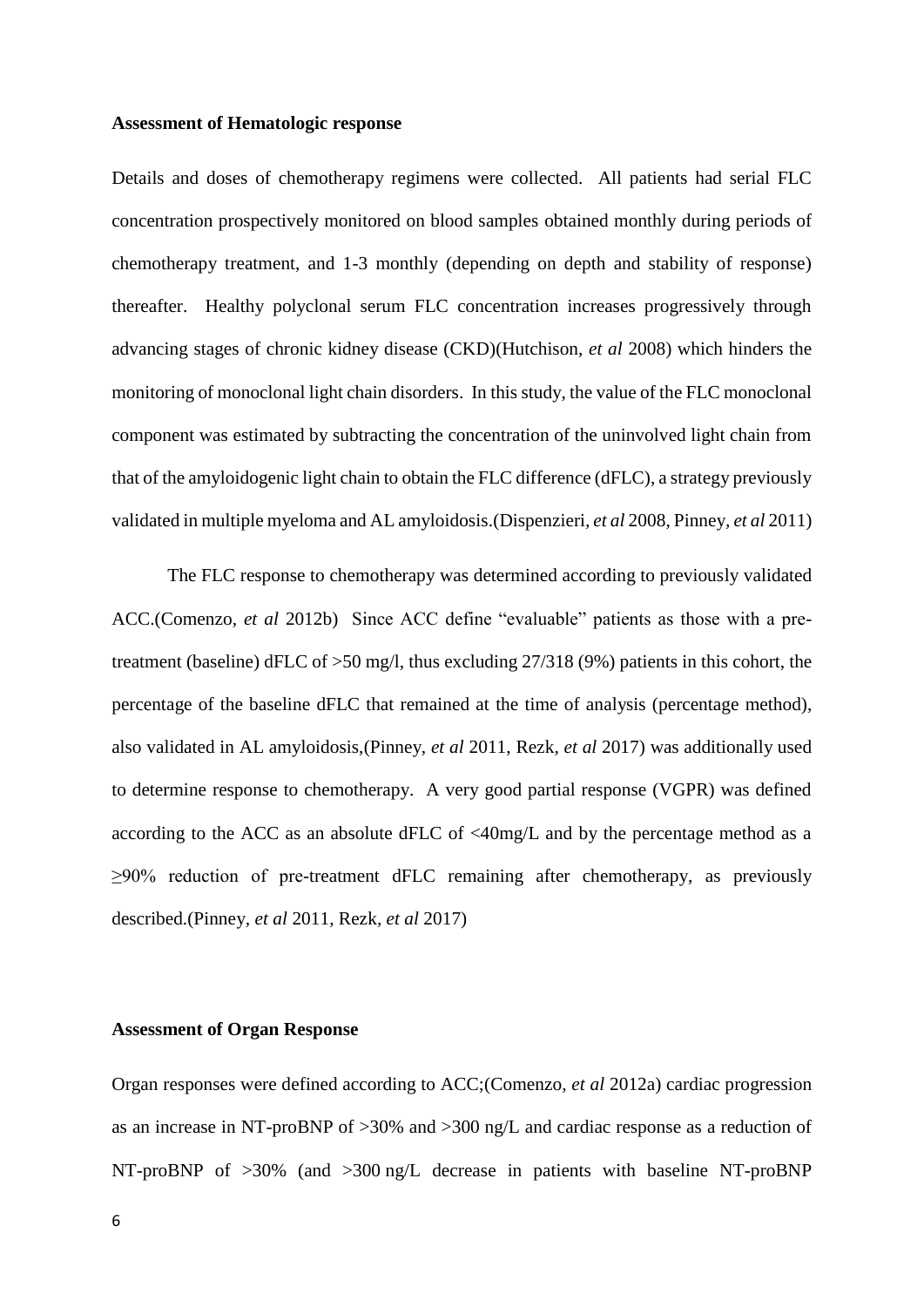$\geq$  650 ng/L). Renal progression was defined as a  $\geq$  25% reduction in eGFR and or a  $\geq$  50% increase in proteinuria and renal response was defined as  $a \geq 50\%$  reduction in proteinuria without a  $\geq$  25% reduction in eGFR. Additionally, 'early' renal progression was defined at six months from baseline as  $a \ge 25\%$  reduction in eGFR and 'early' renal response was defined at six months from baseline as a  $\geq$  30% reduction in proteinuria without a  $\geq$  25% reduction in eGFR, according to previously published amyloidosis consensus criteria.(Palladini*, et al* 2014)

#### **Patient and Renal Survival**

Overall survival (OS) was defined as the time from baseline diagnostic evaluation at the NAC to patient death and was evaluated in all 318 patients. Renal survival was defined as the time from baseline diagnostic evaluation at the NAC to requirement for renal replacement therapy (RRT). For the analyses of renal survival, patients who were already established on RRT  $(n=7)$ at the time of their baseline evaluation were excluded, and those who died without requiring RRT were censored at the time of death. For analyses of time to the composite endpoint of death or dialysis, patients who were on RRT at baseline were excluded and an event was recorded as the first of either death or dialysis. Patient follow up was censored on 1st September 2016.

#### **Statistical Analysis**

Median patient survival, renal survival, and survival to the composite endpoint of 'dialysis or death', were determined by Kaplan-Meier (KM) survival analysis using GraphPad Prism v5.03 software. All analyses examining clonal or organ response at set time points were performed as landmark analyses. Univariable Cox proportional hazards regression analysis was used to investigate the factors associated with the endpoints of death, dialysis, or the composite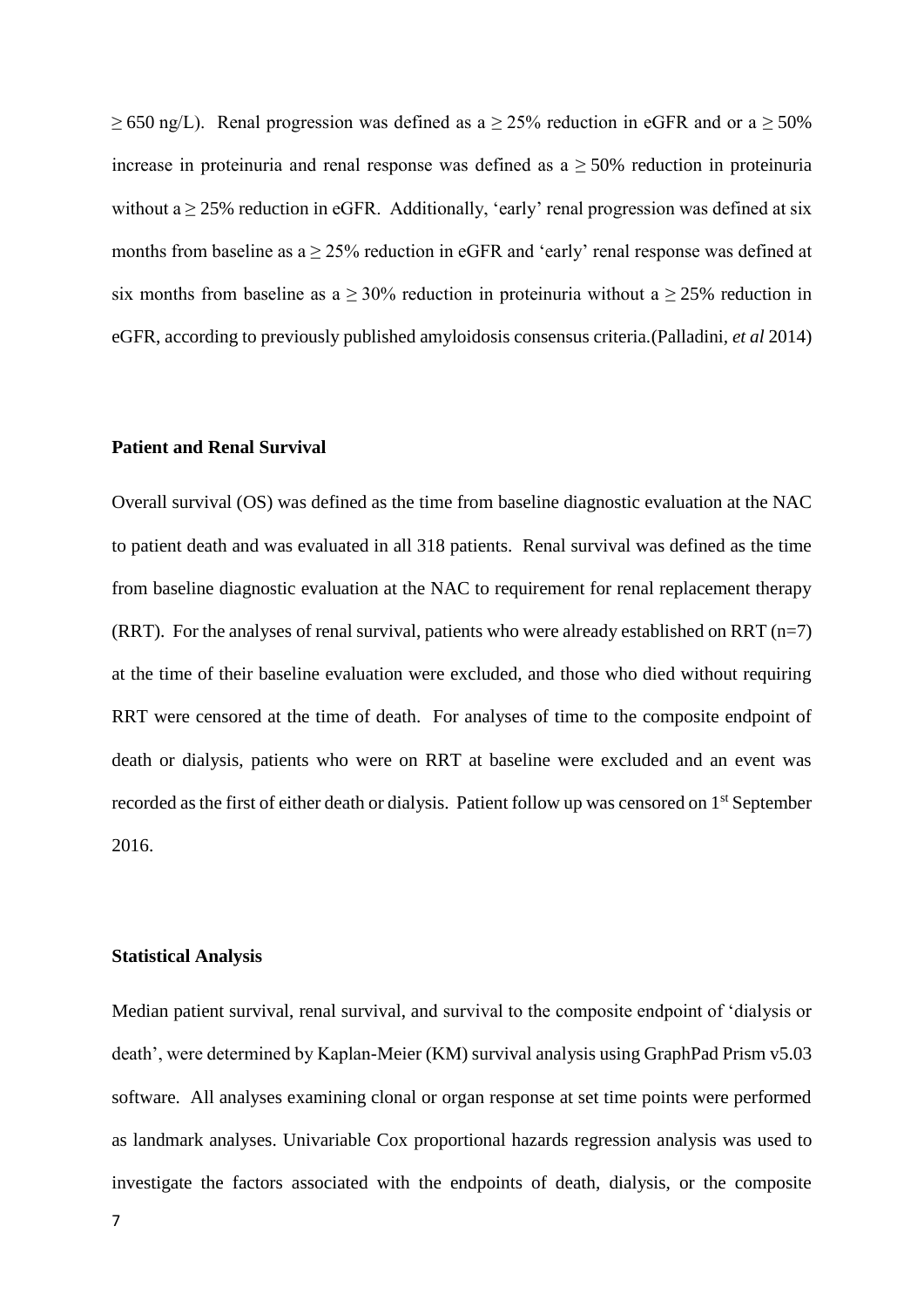endpoint of 'dialysis or death' at baseline and at relevant time points for each of the three endpoints.Ordinal variables were tested for trend using the Peto-Peto-Prentice modification. Multivariable Cox regression analysis was subsequently used to investigate factors independently associated with each of the three endpoints at the relevant time points. Stata software (StataCorp. 2017. *Stata Statistical Software: Release 15*. College Station, TX: StataCorp LLC) was used for regression analyses. A significance level of 0.05 was used for all hypothesis tests.

# **Results**

#### **Baseline Characteristics and Patient Survival**

Type 5 cardiorenal syndrome, defined by the combination of renal amyloidosis (more than 0.5g/24 hr of non-Bence Jones proteinuria by ACC organ involvement criteria) and cardiac amyloidosis (>12 mm IVSd thickness on echocardiography without an alternative cause), was present in 318 patients at the time of diagnosis. Histological proof of amyloid was established in all patients including renal biopsy evidence of AL amyloid deposits in 150/318 (47%) cases and endomyocardial biopsy evidence of AL amyloid deposits in a further 6 patients; no patient in the whole cohort of 318 patients had either a cardiac or renal biopsy which failed to show amyloid. Among 162/318 cases who did not have endomyocardial or renal biopsy 'proof' of AL amyloid deposits, all had clear evidence of cardiac and renal amyloidosis on the basis of existing ACC accompanied by AL amyloid deposits in a biopsy specimen from an alternative site. In 310/318 patients, cardiac amyloidosis was definitively diagnosed by echocardiography (although frequently supplemented by characteristic CMR findings) but in the remaining 8 cases in which echocardiography was not definitively diagnostic of cardiac amyloidosis, its presence was confirmed by the finding of characteristic late gadolinium enhancement by CMR.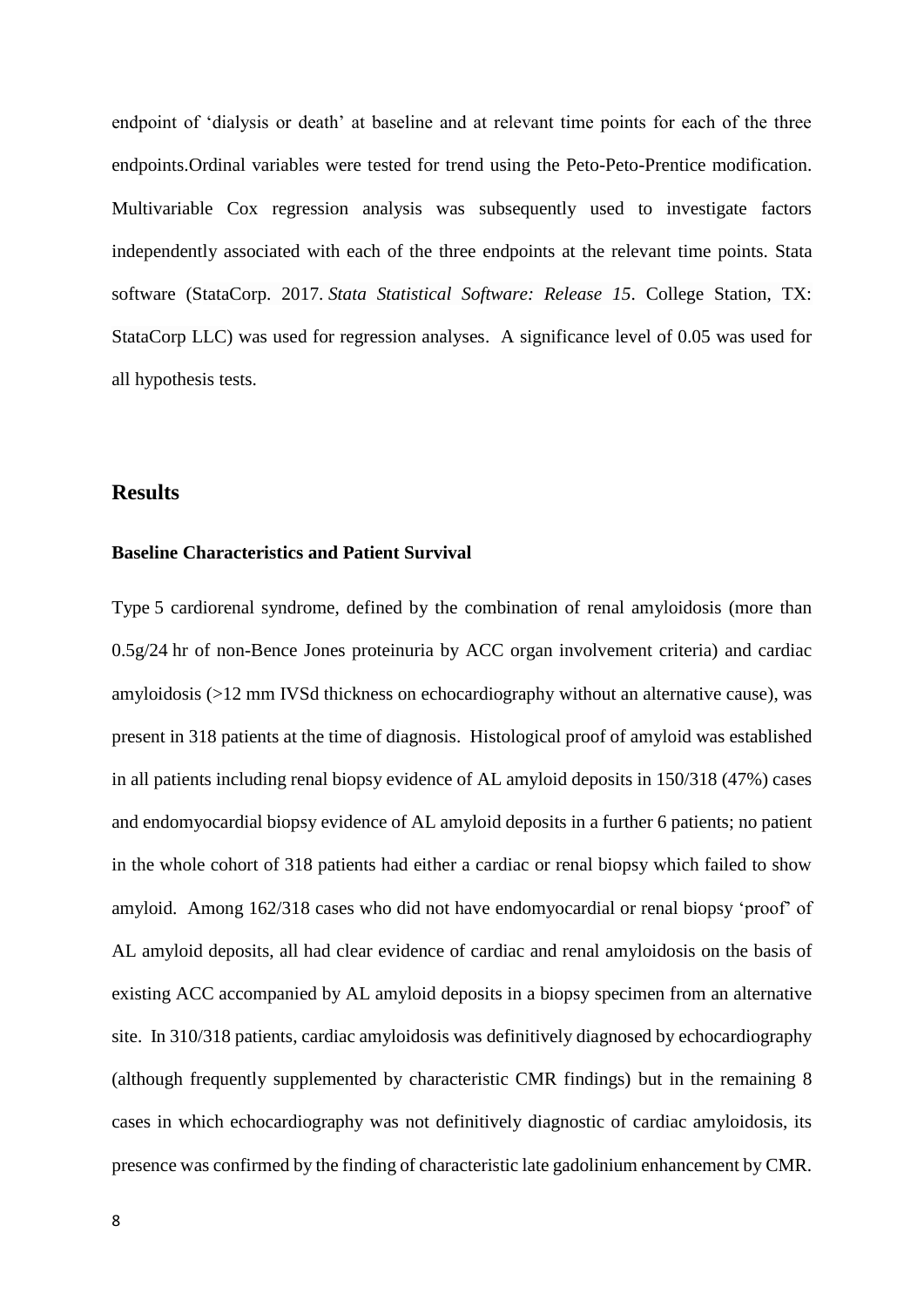Of the 168 patients who did not undergo a renal biopsy, 80/168 (47%) had nephrotic range proteinuria ( $\geq 3g/24$ hr).

Baseline demographics and clinical characteristics of the whole cohort of 318 patients with cardiorenal syndrome are listed in Table 1. Median age at diagnosis was 66 years with M:F ratio of 1:1. Median eGFR was 55 ml/min/1.73 m<sup>2</sup> (range 10-100) with a median 24 hour urinary protein leak of 4.6 grams (range 0.5-26.8) and median serum albumin of 30 g/L (14- 49). Mayo disease Stage was 1, 2 and 3 in 4 (1%), 92 (29%) and 222 (70%) of patients respectively. Median NT-proBNP was 5568 ng/L (range 145-70,295) with 66 (21%) patients having a concentration of >8500 ng/L (defined by amyloidosis staging criteria as Stage 3b) disease).(Wechalekar*, et al* 2013) Median follow up by reverse Kaplan-Meier (KM) analysis for the whole cohort was 47.5 months (range 0.1-83.5). A total of 199/318 (63%) patients died with a median overall survival of only 18.5 months by KM analysis. Among the 199 patients who died, median time to death was 5.0 months (range 0.1-54.8); 114/199 (57%) patients died within 6 months and 146/199 (73%) within 12 months of baseline.

Fifty (16%) patients in the whole cohort required RRT during follow up (of whom 7 were already dialysis dependent at baseline). Median time to commencement of dialysis among those 50 patients was 6.6 months (range 0-57.8). Twenty-four patients commenced dialysis within 6 months and 31 within 12 months of baseline. Median overall survival from diagnosis in the cohort of 50 patients who required RRT by KM analysis was 37.4 months, and median survival from commencement of RRT in those 50 patients was 23.0 months.

#### **Chemotherapy**

Chemotherapy was planned in all 318 patients but was not delivered in 23 (7%) cases, all of whom died prior to starting treatment (median time to death in these 23 patients was 26 days).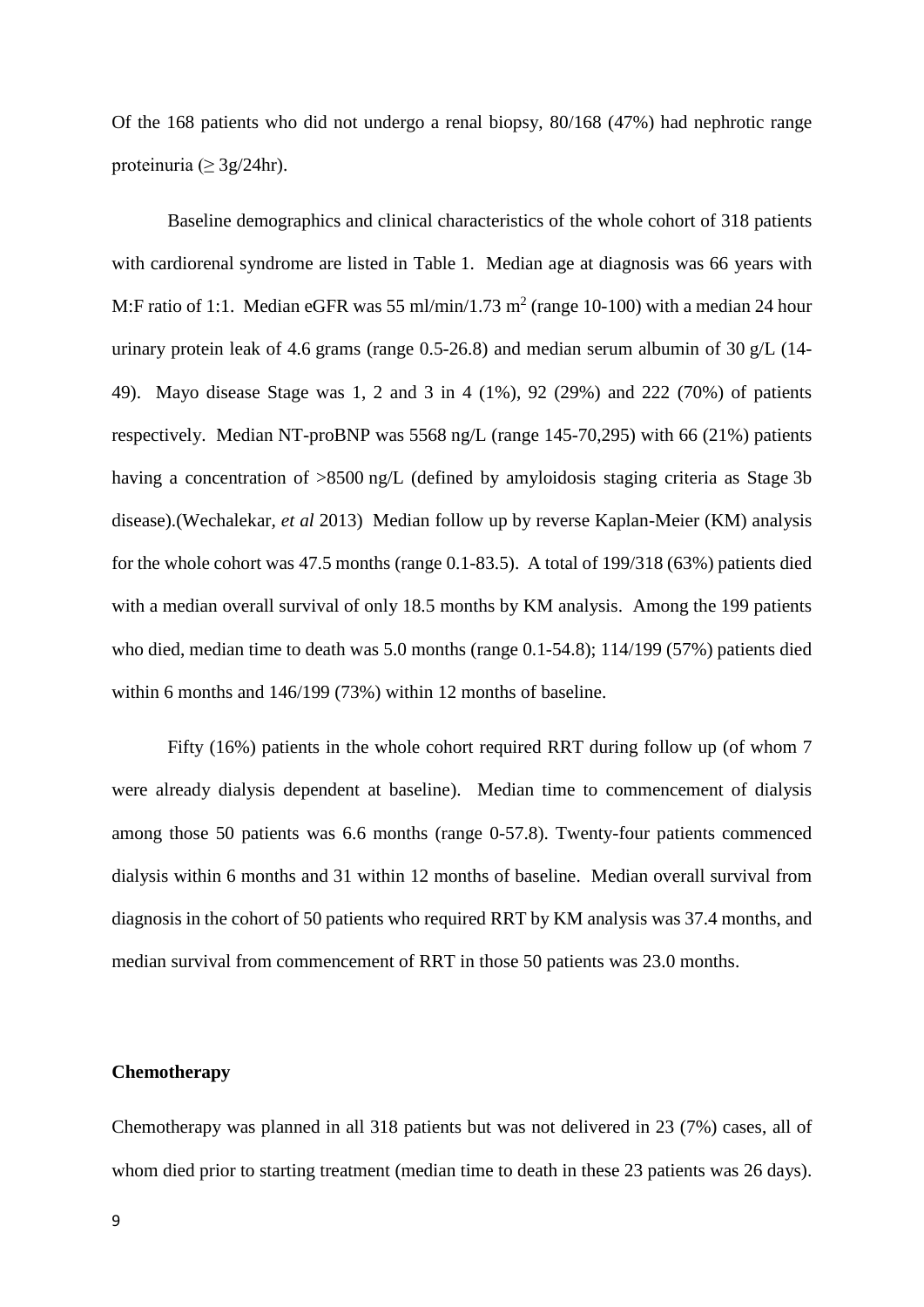Among 295 patients who did receive chemotherapy, 156 (53%) received a bortezomib-based regimen first line, 104 (35%) received a thalidomide-based regimen first line and 35 (12%) received a first line regimen containing neither bortezomib nor thalidomide. Only one patient received upfront high dose melphalan conditioning with autologous stem cell transplantation (ASCT). Median (range) number of chemotherapy cycles administered first line was 4 (1-9).

#### **Disease-related Predictors of Outcome at Baseline**

Univariable analysis of baseline variables associated with death, dialysis, and the composite endpoint of death or dialysis are listed in Table 2a. Baseline variables that were significantly associated with death were NT-proBNP with a cut of  $8500$ ng/L, (p<0.001), Mayo Stage in three categories (trend test  $p<0.001$ ), eGFR in six categories (trend test  $p=0.005$ ), supine systolic blood pressure with a cut of 100mmHg ( $p<0.001$ ), 6 minute walk test (6MWT) distance with a cut of 300m ( $p<0.001$ ), NYHA class in four categories (trend test  $p<0.001$ ) and ECOG performance status in four categories (trend test  $p<0.001$ ). Baseline variables that were significantly associated with dialysis were NT-proBNP with a cut of  $8500$ ng/L (p<0.001), Mayo Stage in three categories (trend test p<0.001) and eGFR in six CKD categories (trend test p<0.001). Whilst proteinuria, in three categories, demonstrated a significant trend  $(p=0.036)$ , degree of proteinuria alone was not significantly associated with risk of dialysis, although 'Renal Stage' (eGFR <50ml/min/1.73m<sup>2</sup> and/or >5g/24hr of proteinuria)(Palladini*, et al* 2014) was (Stage 3 vs Stage 1; HR 9.40 [3.11-28.37], p<0.001) (Table 2a).

Multivariable analyses with baseline eGFR, NT-proBNP and supine systolic BP as categorical variables revealed NT-proBNP >8500ng/L to be a significant predictor of death (HR 3.01 [2.22-4.10], p<0.001), dialysis (HR 1.98 [1.01-3.88], p=0.045) and the composite endpoint (HR 2.91 [2.16-3.91], p<0.001). Supine systolic BP <100mmHg was an independent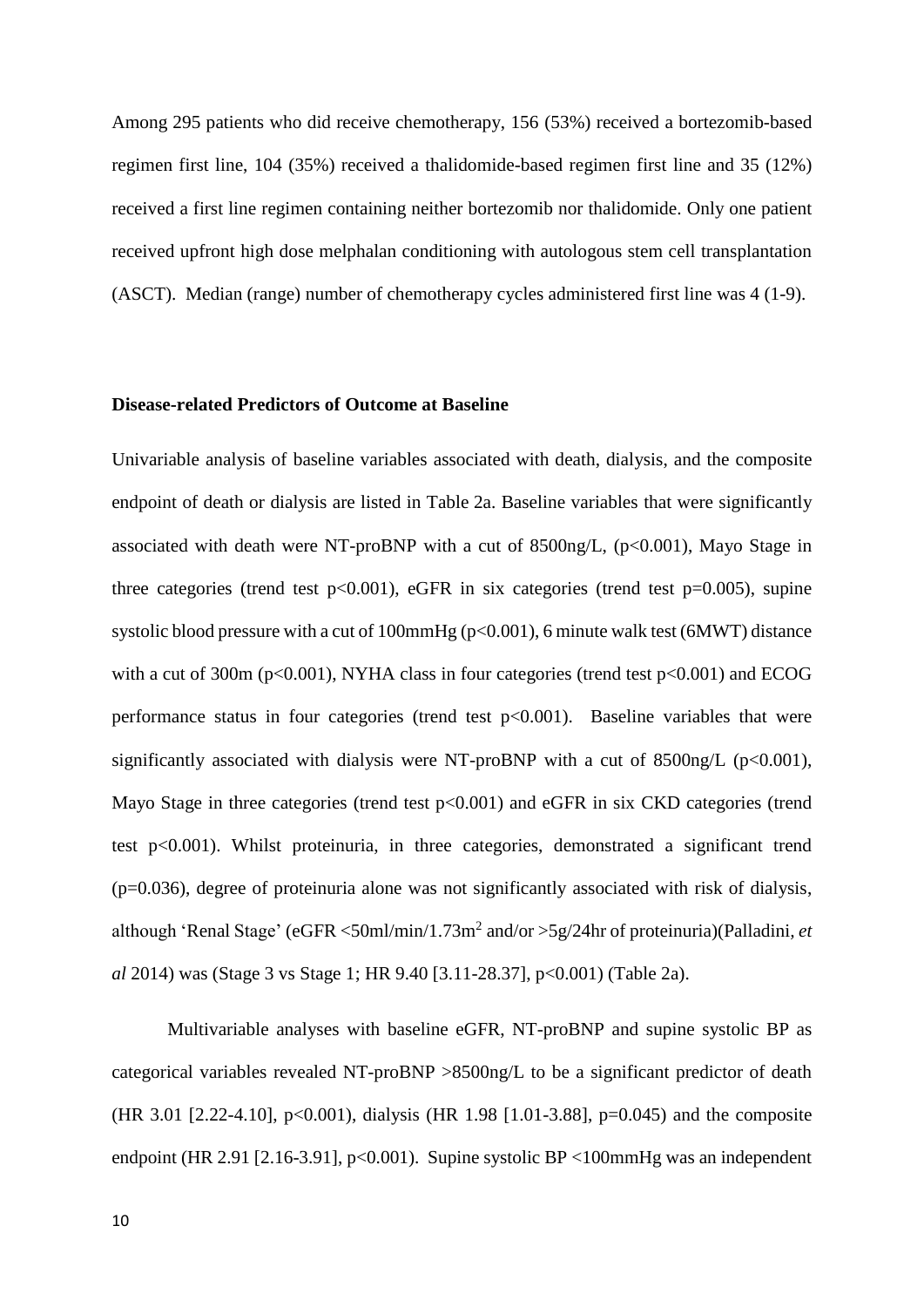predictor of death (HR 1.70 [1.23-2.35],  $p=0.001$ ) and the composite endpoint (HR 1.45 [1.06-1.991, p=0.021), whereas eGFR <30ml/min/1.73 m<sup>2</sup> was an independent predictor of dialysis (HR 4.86 [2.55-9.25], p<0.001) and the composite endpoint (HR 1.73 [1.26-2.39], p=0.001) (Table 2b).

#### **Outcome in Relation to Hematologic Responses at 3, 6 and 12 months from Baseline**

Univariable analyses of outcome in relation to hematologic response to chemotherapy using both the ACC dFLC method (dFLC <40mg/L) and 'percentage' dFLC method are listed in Table 2c. As expected, depth of clonal response was a highly significant predictor of all three outcome measures. There was a highly significant trend across the three categories of percentage dFLC response for death and the composite endpoint at 3, 6 and 12 months  $(p \le 0.003)$ . Whilst there was no evidence of a trend across the three categories of percentage dFLC response at 3 ( $p=0.088$ ) and 6 ( $p=0.166$ ) months for the outcome of dialysis; however, achieving a dFLC of  $\geq$  90% at 3, 6 and 12 months was a highly significant (protective) predictor of death (HR 0.15 [0.06-0.33]), dialysis (HR 0.20 [0.05-0.78]) and the composite endpoint (HR  $0.31$ ,  $[0.11-0.84]$ , compared to  $<50\%$  clonal response.

#### **Outcomes in Relation to Change in Organ Function at 6 months from Baseline**

In light of the 2014 'early' amyloidosis renal response criteria,(Palladini*, et al* 2014) we assessed renal response at 6 months from baseline and its influence on death, dialysis and the composite endpoint. Univariable analyses revealed that early renal progression (reduction in eGFR of  $> 25\%$ ) was predictive of death (HR 1.80 [1.07-3.05], p=0.028), dialysis (HR 3.45  $[1.44-8.23]$ ,  $p=0.005$ ) and the composite endpoint of death and dialysis (HR 1.96 [1.16-3.32], p=0.012). Interestingly however, 'early' renal response  $(≥ 30%$  reduction in proteinuria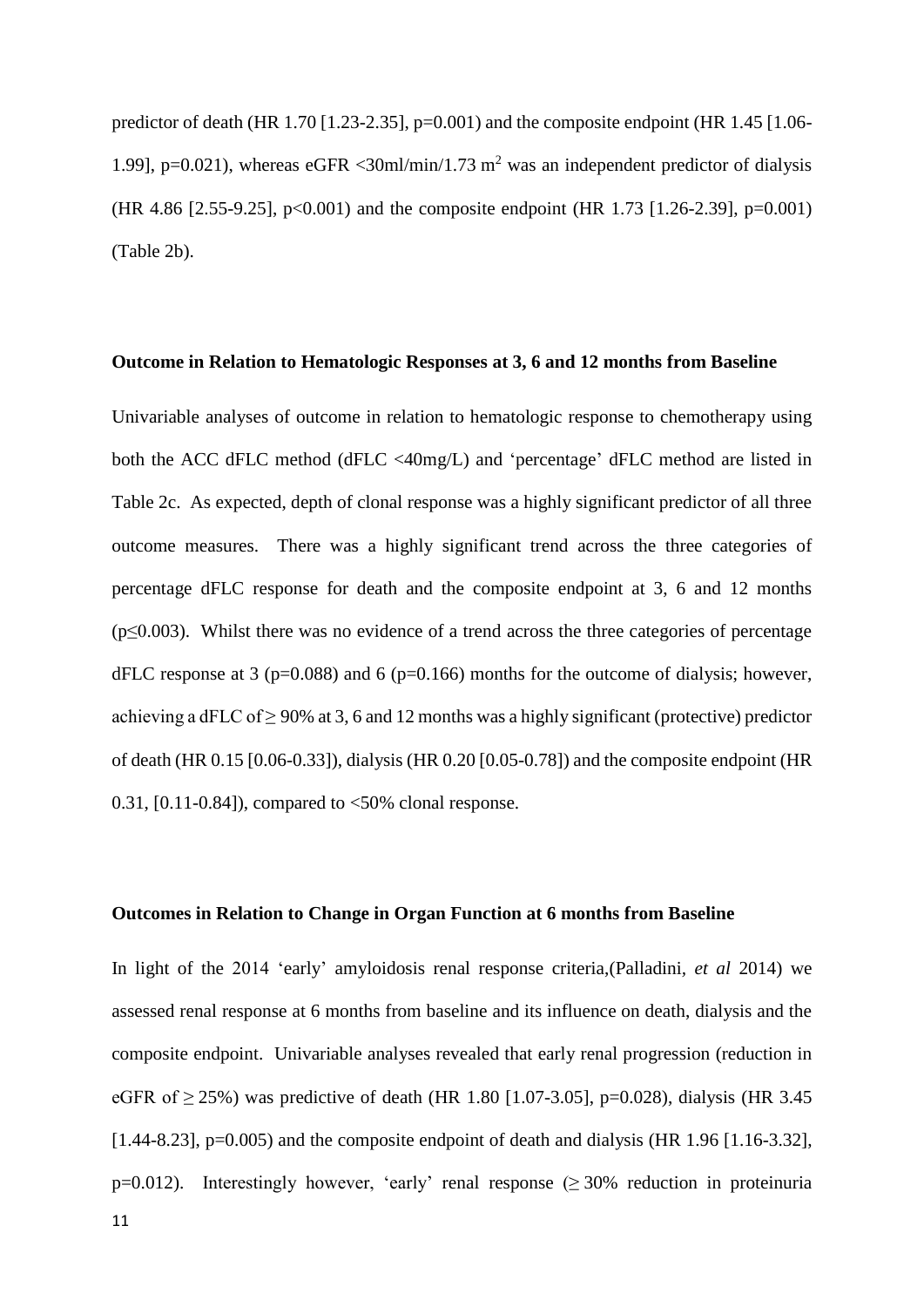without a  $\geq$  25% reduction in eGFR) was not significantly associated with death (HR 0.76 [0.41-1.42], p=0.389), dialysis (HR 0.69 [0.25-1.93], p=0.490) or the composite endpoint (HR 0.80  $[0.49-1.47]$ , p=0.478).

In view of the univariable findings, multivariable analyses were performed with increase in NT-proBNP > 30%, reduction in eGFR of  $\geq$  25%, and dFLC response of  $\geq$  90% at 6 months from baseline (Table 2b), as categorical variables. Increase in NT-proBNP >30% was predictive of death (HR 2.17 [1.22-3.88], p=0.009) and the composite endpoint (HR 1.70 [1.03-2.81], p=0.037) but not dialysis. Reduction in eGFR of ≥ 25% was highly predictive of dialysis (HR 3.017 [1.51-6.26], p=0.002) and the composite endpoint (HR 1.95 [1.20-3.18], p=0.007) but not death, and dFLC response of  $\geq 90\%$  was (protectively) predictive of death (HR 0.42 [0.24-0.73], p=0.002 and the composite endpoint (HR 0.42 [0.26-0.69], p=0.001) but not dialysis. Landmark analyses were performed to compare overall survival (Figure 1A) among patients who had a >30% increase in NT-proBNP with those who did not have a 30% increase in NT-proBNP at 6 months, and renal survival (Figure 1B) among patients who had a  $\geq$  25% reduction in eGFR at 6 months with those who did not have  $a \ge 25\%$  reduction in eGFR.

#### **Outcomes in Relation to Change in Organ Function at 12 months from Baseline**

Univariable analyses using the ACC for renal organ response at 12 months were performed. Renal progression ( $\geq$  25% reduction in eGFR and/or a  $\geq$  50% increase in proteinuria) was not significantly associated with death (HR  $1.63$  [0.86-3.08], p=0.127) or the composite endpoint (HR 1.70 [0.91-3.20], p=0.096) but was significantly associated with dialysis (HR 3.29 [1.17- 9.24], p=0.024). Renal response ( $> 50\%$  reduction in proteinuria without a  $> 25\%$  reduction in eGFR) was not significantly associated with death (HR 0.96 [0.43-2.14], p=0.925), dialysis (HR 0.58 [0.16-2.06], p=0.406) or the composite endpoint (HR 0.98 [0.47-2.02], p=0.947).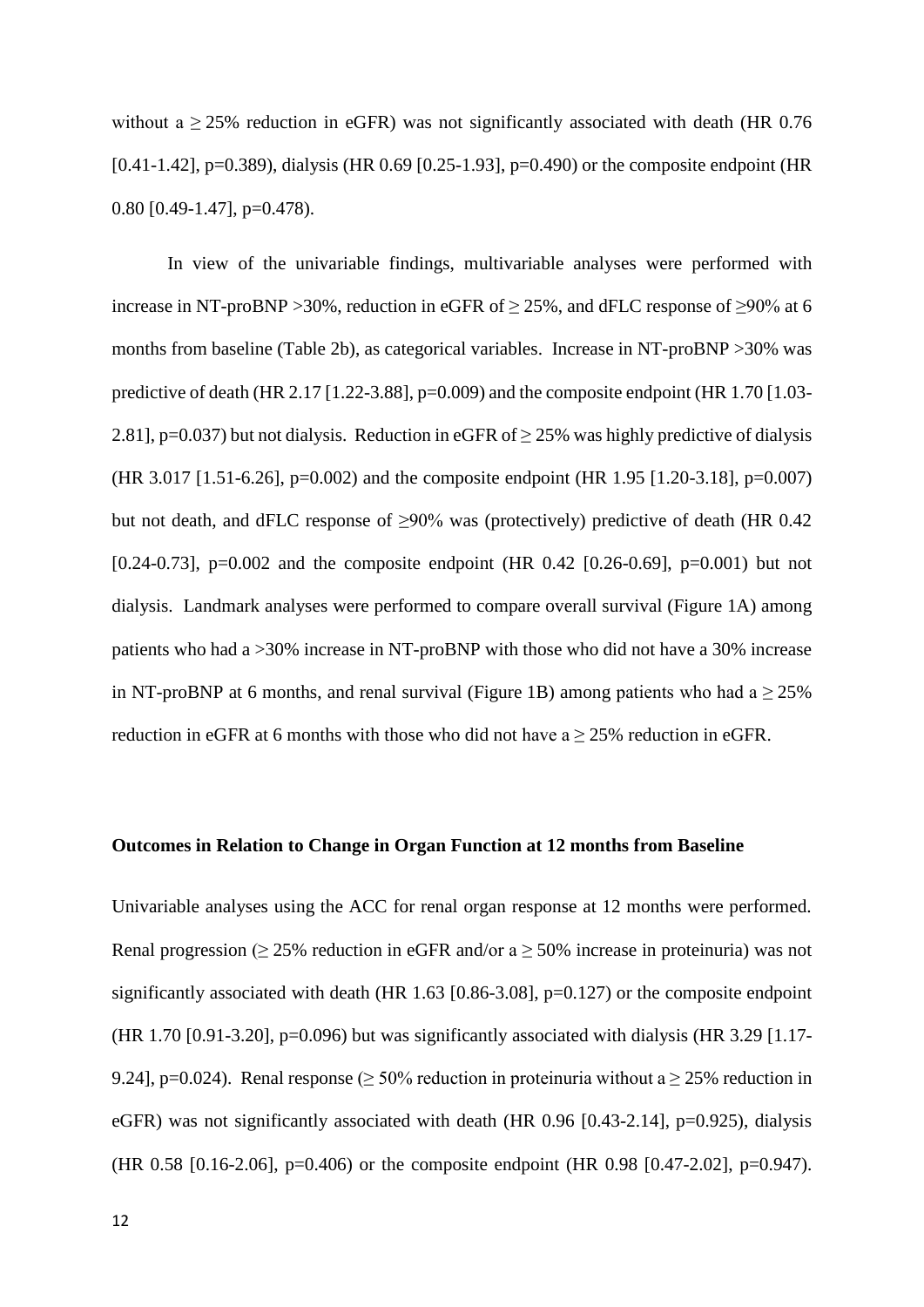Univariable analyses using the ACC for cardiac organ response at 12 months were performed. Cardiac progression (increase in NT-proBNP of >30%) was a highly significant predictor of death (HR 5.32 [2.78-10.16],  $p<0.001$ ) and the composite endpoint (HR 3.10 [1.61-5.96], p<0.001) but not dialysis, although demonstrated a trend to significance (HR 2.49 [0.91-6.78], p=0.075). Cardiac response (reduction in NT-proBNP of >30%) was a highly significant (protective) predictor of death (HR 0.24 [0.12-0.51], p<0.001) and the composite endpoint (HR 0.42 [0.22-0.80], p=0.009) but not dialysis (HR 0.54 [0.20-1.42], p=0.214).

Multivariable analyses for predictors of death, dialysis and the composite endpoint were performed including increase in NT-proBNP > 30%, reduction in eGFR of  $\geq$  25%, and dFLC response of ≥90% at 12 months from baseline as categorical variables (Table 2b). An increase in NT-proBNP of >30% was a highly significant predictor of all three outcomes; death (HR 3.67 [1.79-7.53], p<0.001), dialysis (HR 2.85 [1.29-6.32], p=0.010) and the composite endpoint (3.05 [1.68-5.52], p<0.0001). Reduction in eGFR of  $\geq$  25% was not significantly associated with death (HR 1.23 [0.63-2.42],  $p=0.546$ ) or the composite endpoint (HR 1.70 [0.96-3.05], p=0.070) but was associated with dialysis (HR 3.04 [1.28-7.25], p=0.012) and dFLC response of ≥90% was not significantly associated with any of the three outcomes. A landmark analysis was performed at 12 months comparing overall survival among patients who had a > 30% increase in NT-proBNP with patients who did not have a 30% increase in NTproBNP at 12 months (Figure 1C).

# **Discussion**

Systemic AL amyloidosis is a multisystem disease with a heterogeneous clinical presentation and clinical course, as well as a widely varying prognosis. Symptoms, quality of life and patient survival are dependent upon the presence and severity of individual organ involvement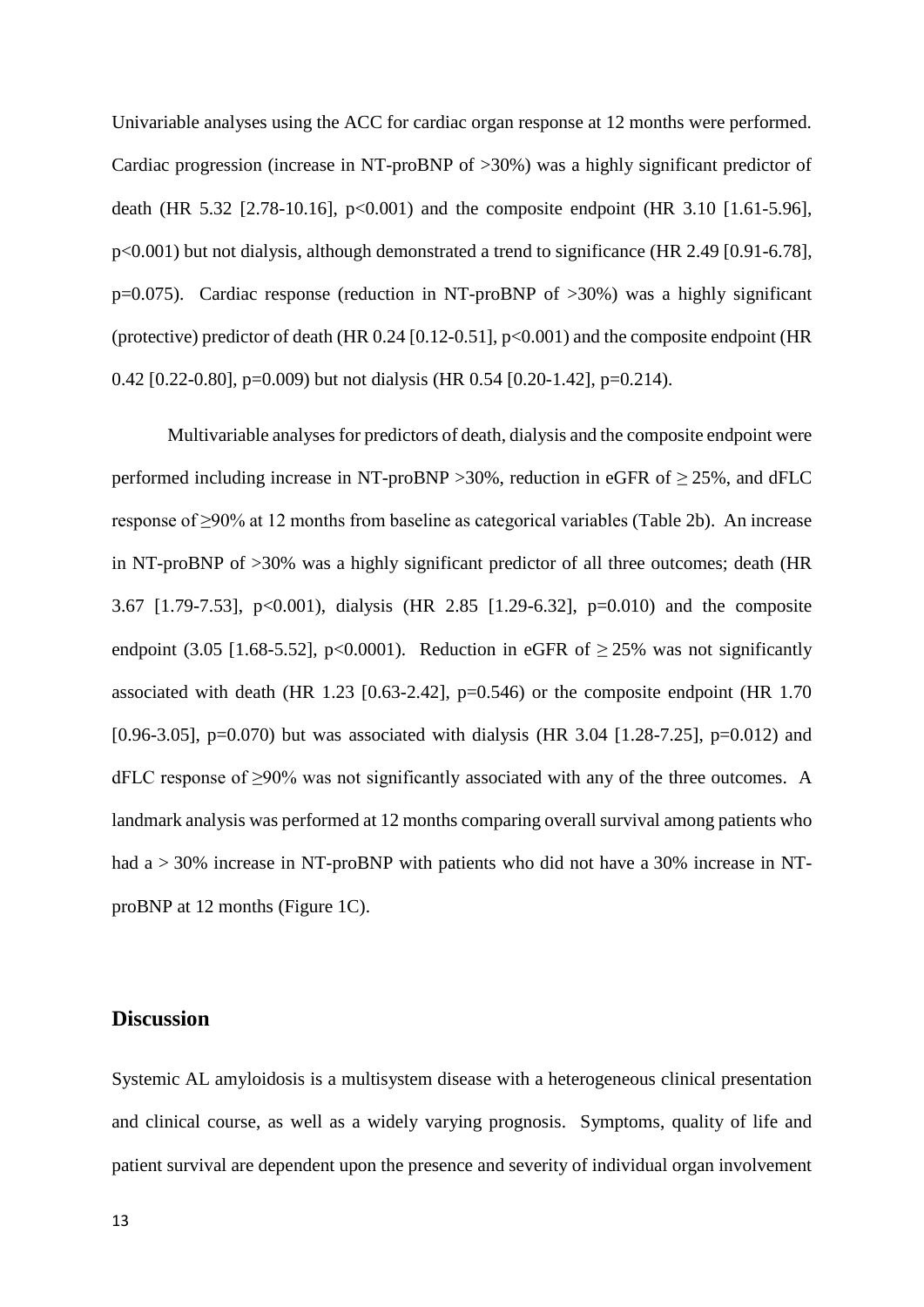and the hematologic response to chemotherapy, the mainstay of treatment for the disease. International amyloidosis consensus criteria (ACC) exist to define individual organ involvement by amyloid at the time of diagnosis as well as to define response of individual organs to chemotherapy. It is well established that presence and severity of cardiac amyloidosis at diagnosis is the main determinant of patient survival in AL amyloidosis,(Wechalekar*, et al* 2013) whilst presence and severity of renal dysfunction from amyloid determines the risk of progression to end stage renal disease (ESRD), a major determinant of quality of life. Systemic AL amyloidosis is a cause of cardiorenal syndrome, but there are no studies that have specifically looked at patient and renal survival in patients with systemic AL amyloidosis presenting with combined cardiac and renal amyloidotic dysfunction. Here we show for the first time that almost one third of patients diagnosed with systemic AL amyloidosis present with Type 5 cardiorenal syndrome, and that their outcomes are poor despite chemotherapy. Nearly two thirds of patients in the cardiorenal cohort died, among whom median time to death was only 5 months; median overall survival in this cohort by Kaplan Meier analysis was only ~18 months. In addition, 16% patients developed ESRD, the majority of whom reached dialysis within 12 months of diagnosis and median (range) time to the composite endpoint of either death or dialysis by KM analysis in the whole cohort was only 9.3 (5.5-13.1) months.

The data presented here are novel in that they concern three hard outcome measures, patient survival, dialysis, and the composite of either death or dialysis in the one third of patients with AL amyloidosis who present specifically with cardiorenal syndrome. At the time of diagnosis, the three disease-related variables that were highly significant independent predictors of all three outcomes were NT-proBNP concentration, Mayo Stage and eGFR. As previously and extensively reported,(Mahmood*, et al* 2014, Palladini*, et al* 2012, Pinney*, et al* 2011) the clonal response to chemotherapy within 12 months of diagnosis was also predictive of both patient and renal survival.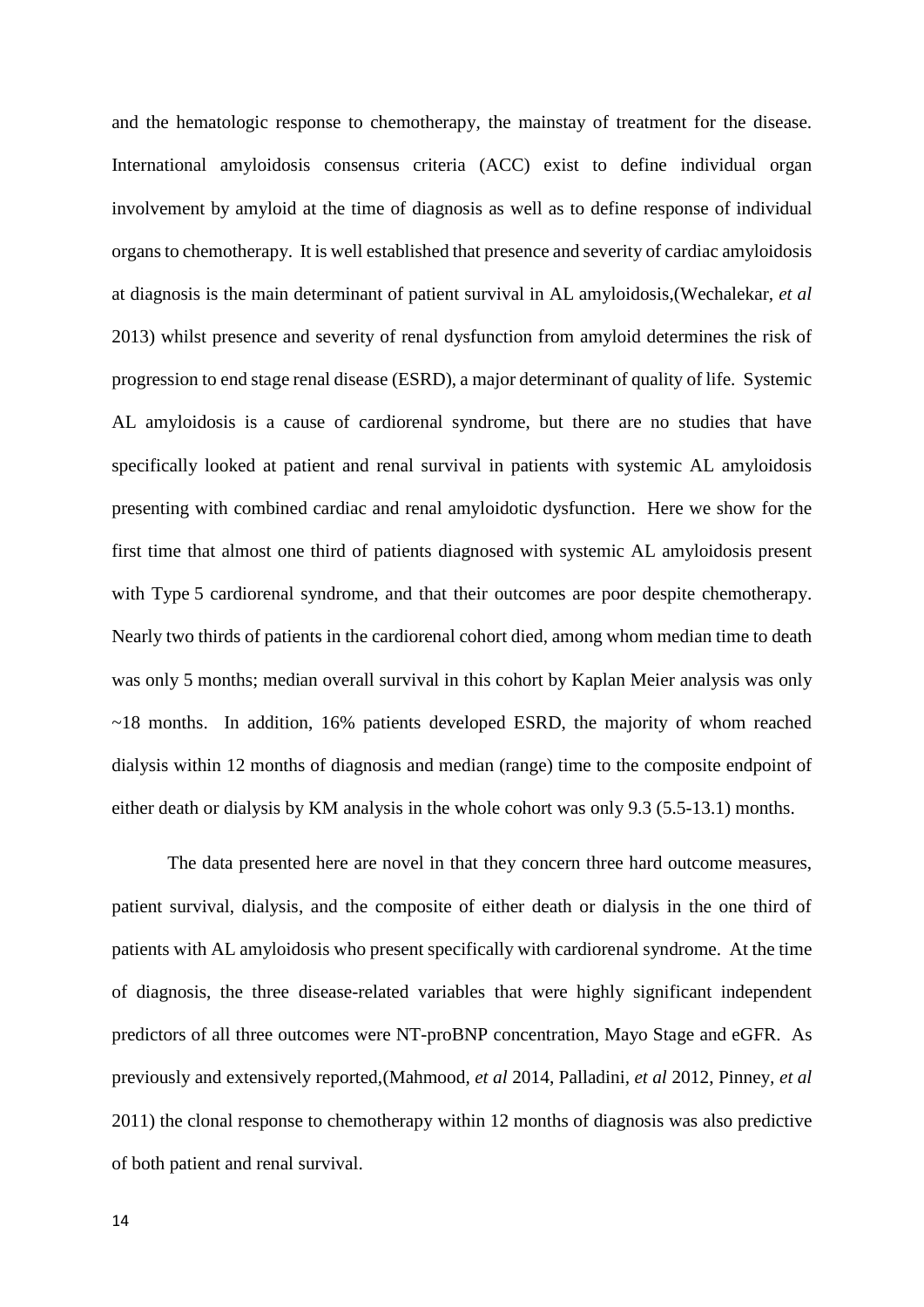Interestingly, an increase or reduction in proteinuria at 12 months, both of which are included in the ACC renal response criteria, did not predict death, dialysis, or the composite endpoint. Additionally, an 'early' renal response (at 6 months from baseline) was not significantly associated with any of the three outcome measures. A reduction of eGFR of  $\geq$  25% at 6 months was predictive of dialysis and the composite endpoint in keeping with previous findings by Palladini and colleagues,(Palladini*, et al* 2014) whilst an increase in NTproBNP of >30% at 12 months was predictive of all three outcome measures. This highlights for the first time the strong association between both baseline NT-proBNP concentration, its increase at 12 months (ACC cardiac progression) and each of the three hard outcome measures of death, dialysis and the composite endpoint. Furthermore, whilst renal stage (eGFR <50ml/min and proteinuria of >5g/24hr) at baseline was highly predictive of renal survival alone; proteinuria, both at baseline and its change at 6 and 12 months was not predictive of any of the three outcomes in this cohort of patients, possibly due to the high early 'event' rate for both death and dialysis.

An increase or reduction in proteinuria in the absence of worsening GFR has previously been shown to be predictive of renal survival in patients with isolated renal AL amyloidosis.(Pinney*, et al* 2011) The pathophysiology of reduction in proteinuria in AL amyloidosis is thought to relate to amyloid regression, or perhaps absence of ongoing amyloid accumulation, which is dependent upon adequate suppression of the underlying clonal disorder.(Gillmore*, et al* 2001) However, in clinical practice, a significant improvement in proteinuria rarely occurs before six months to one year; it may be therefore, that in this distinct cohort of patients with cardiorenal AL amyloidosis, the high early death, and to a lesser degree dialysis rates, preclude the use of proteinuria as a prognostic biomarker within the first year of diagnosis.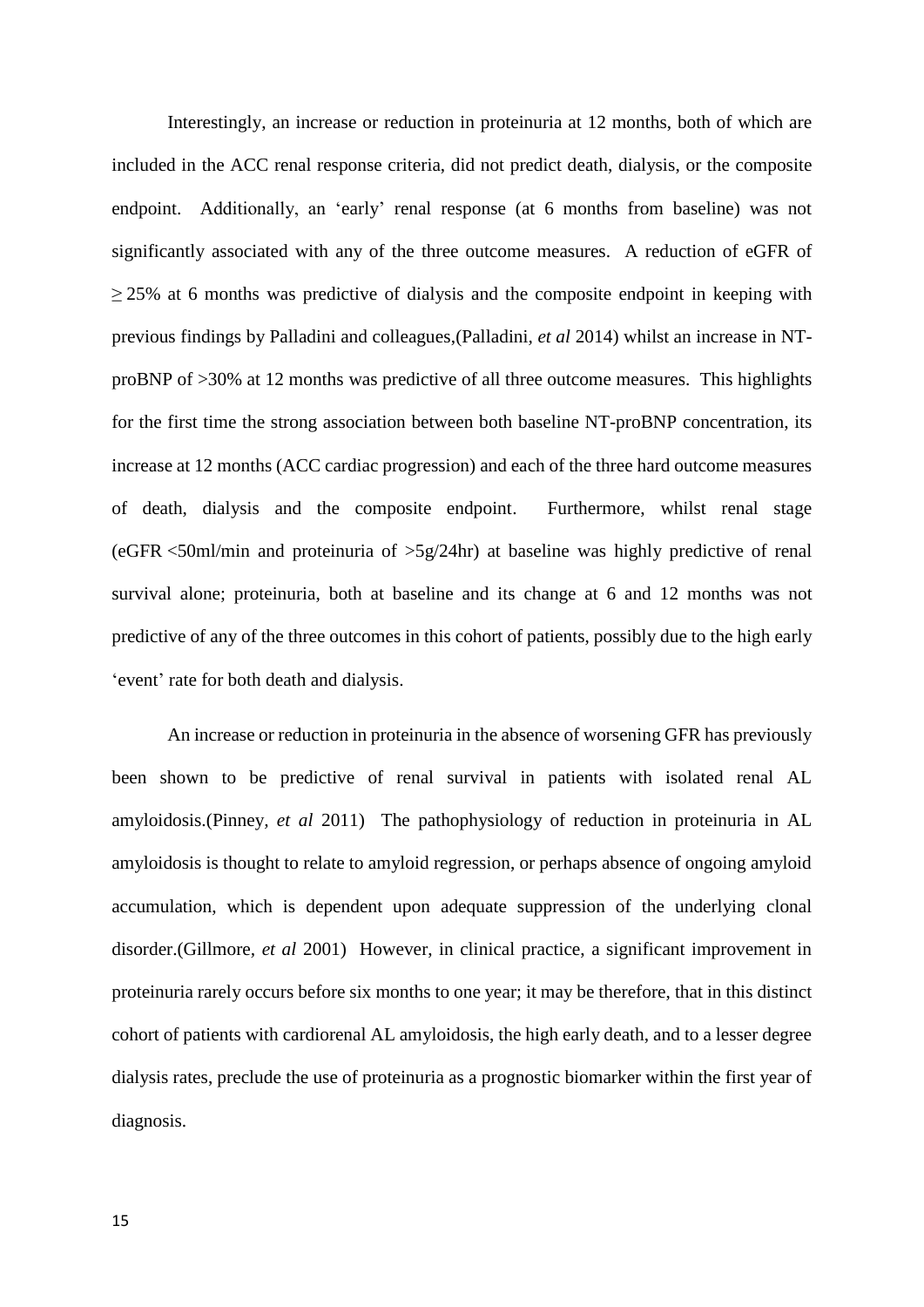Based upon our study, we aimed to risk stratify patients with cardiorenal syndrome; at baseline, based upon eGFR and NT-proBNP (Table 3) and thereafter, based upon change in biomarkers within 12 months from diagnosis (Figure 2). At baseline, low risk was defined as an NT-proBNP of  $\leq$ 8500ng/L and eGFR  $\geq$  30 ml/min/1.73 m<sup>2</sup>, intermediate risk as either NTproBNP of  $>8500$ ng/L or eGFR < 30 ml/min/1.73 m<sup>2</sup> and high risk as NT-proBNP of  $>8500$ ng/L and eGFR < 30 ml/min/1.73 m<sup>2</sup> at baseline. High risk compared to low risk patients had a substantially increased risk of death (HR 3.12 [2.18-4.64], p<0.001), dialysis (HR 10.34 [4.66-22.91], p<0.001) and the composite endpoint (HR 4.76 [3.24-7.00], p<0.001) (Table 3). There was a significant trend across the 3 categories of cardiorenal risk stage for all three outcomes (p≤0.007). In all patients with systemic AL amyloidosis and cardiorenal syndrome, the outcome of dialysis was predominantly dictated by  $\geq$  25% reduction in eGFR at 6 months, but at 12 months an increase in NT-proBNP of >30% was the most significant predictor of death, dialysis and the composite endpoint (Figure 2).

Limitations of our study include the relatively low incidence of dialysis in this cohort of patients. A total of 50 patients required dialysis of whom 50% were on dialysis by 6 months. Hemodialysis is the acute RRT therapy of choice in the UK and it may be that a small number of patients were deemed unsuitable to receive hemodialysis due to concurrent advanced cardiac amyloidosis, autonomic nerve dysfunction and associated hypotension as well as patient choice. Due to the nature of our referral centre, these details were not available to us. Nonetheless, the authors feel that this 'real world' data regarding the specific cohort of patients with systemic AL amyloidosis who have type 5 cardiorenal syndrome is key in guiding clinicians who counsel such patients about their treatment and outcomes within the first year of diagnosis.

In summary, approximately one third of patients with systemic AL amyloidosis have cardiorenal syndrome at the time of diagnosis. Despite the complex relationship between NT-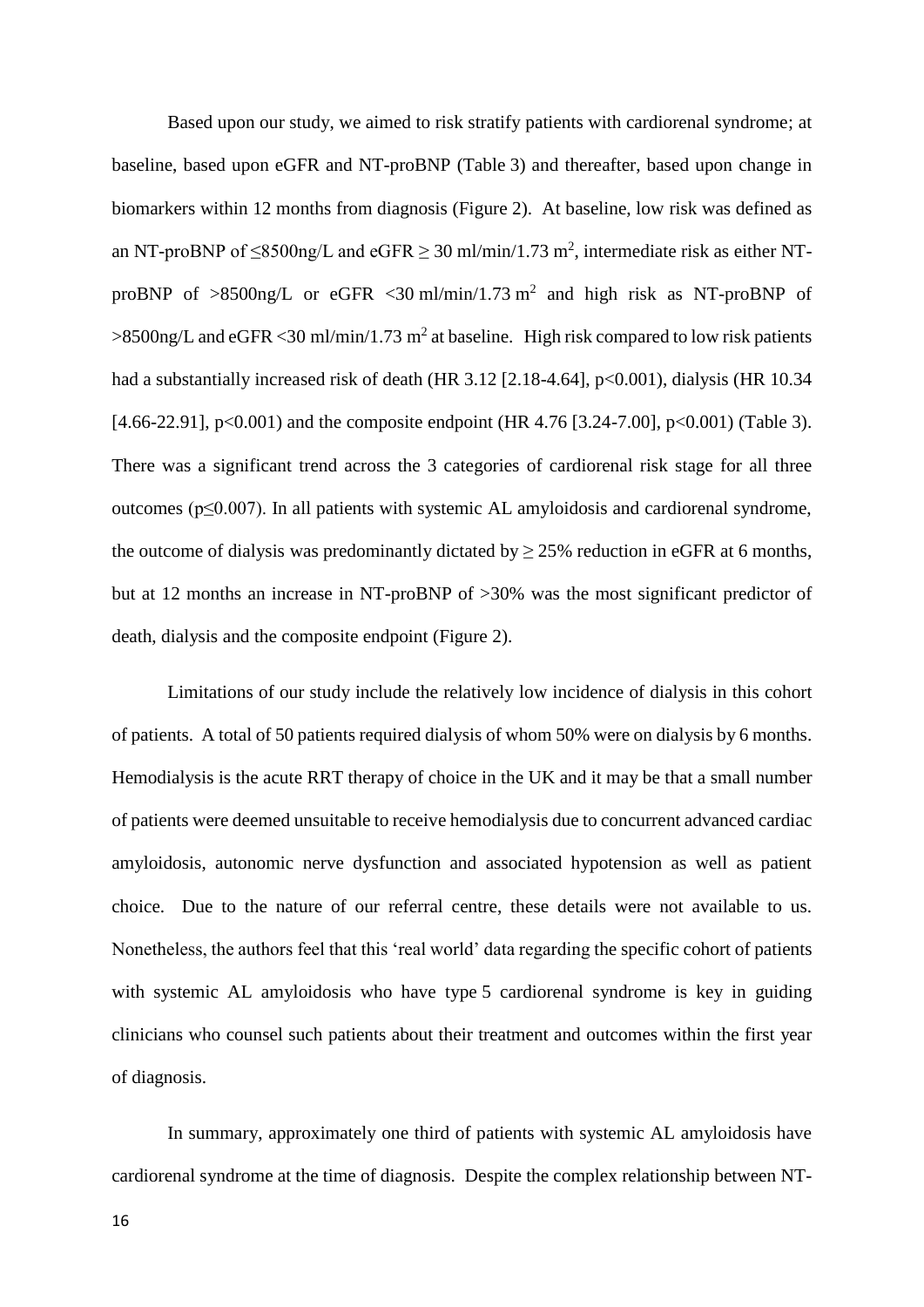proBNP, renal excretory function, and cardiac function, our data indicates that hard outcome measures in patients with systemic AL amyloidosis and type 5 cardiorenal syndrome are predominantly dictated by both baseline NT-proBNP and its change at 12 months. The key renal biomarker in this cohort is eGFR and not proteinuria. The initial aim of therapy, be it chemotherapy to prevent ongoing accumulation of amyloid and progressive amyloidotic organ dysfunction or symptomatic management of fluid balance, should be to prevent loss of  $\geq$  25% of baseline eGFR within 6 months and prevent an increase in NT-proBNP of >30% within 12 months of diagnosis. Our data suggest that, irrespective of changes in proteinuria, and to some degree, GFR, changes in NT-proBNP (ACC cardiac progression) may be the most important independent predictor of death or a requirement for renal replacement therapy in such patients. Further work, possibly including novel methods of tracking end organ response, is needed to refine the current amyloid consensus criteria in order to reflect the needs of patients with multisystem disease from AL amyloidosis.

# **Acknowledgements:**

We thank our many physician colleagues for referring and caring for the patients as well as the staff at the National Amyloidosis Centre. Core support for the Centre for Amyloidosis and Acute Phase Proteins is provided by NHS England, the UK National Institute for Health Research Biomedical Research Centre and Unit Funding Scheme.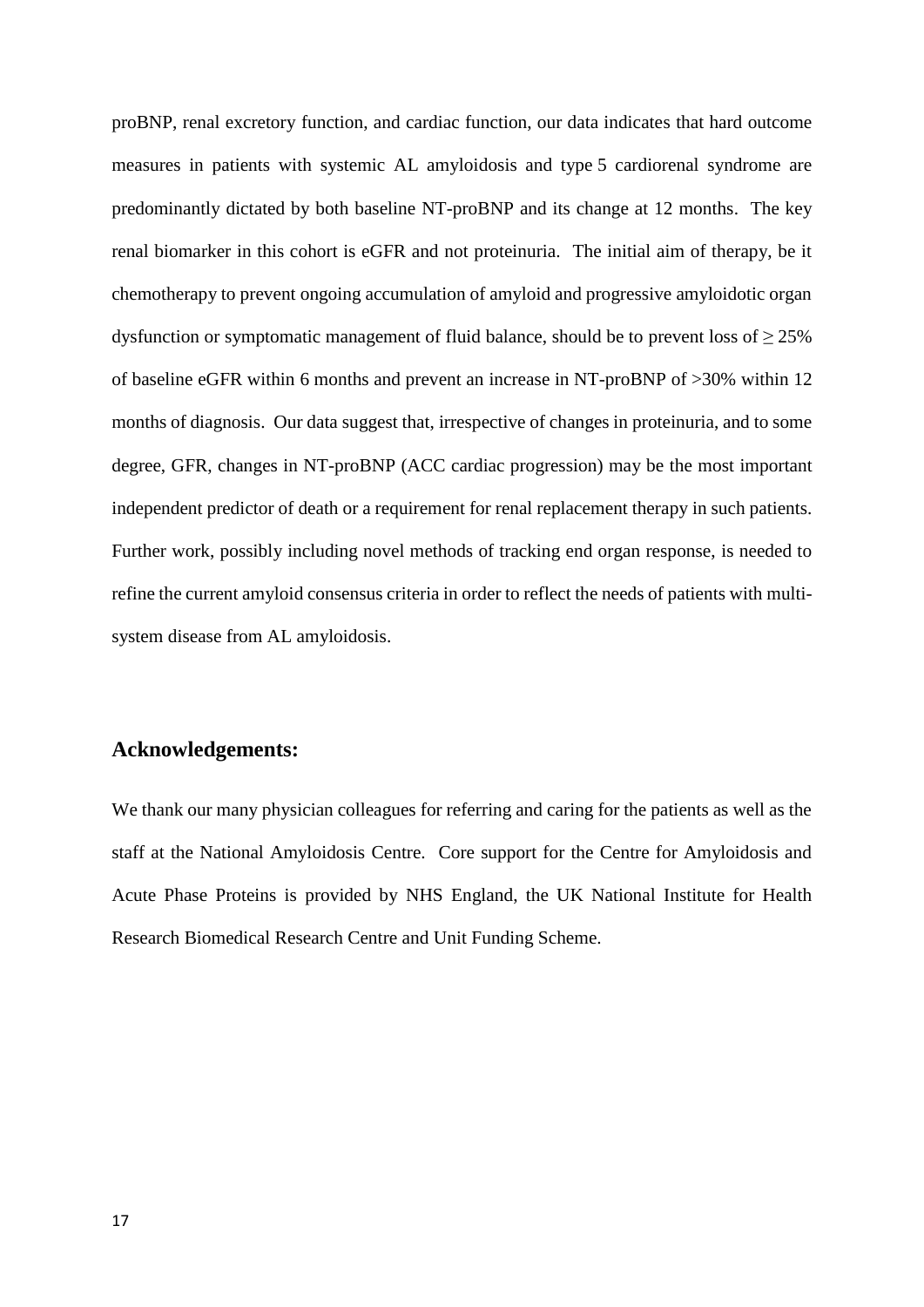# **Author Contributions**

TR and JDG conceived the manuscript. HJL, MF, AM, SS, SM, CW, JP, DF, TL, TY and ADW were responsible for care and follow up of patients during the study. AP contributed to analysis and statistical results. PNH and JDG reviewed the final manuscript.

# **Conflict of interest disclosures**

None of the authors have any conflict of interest to declare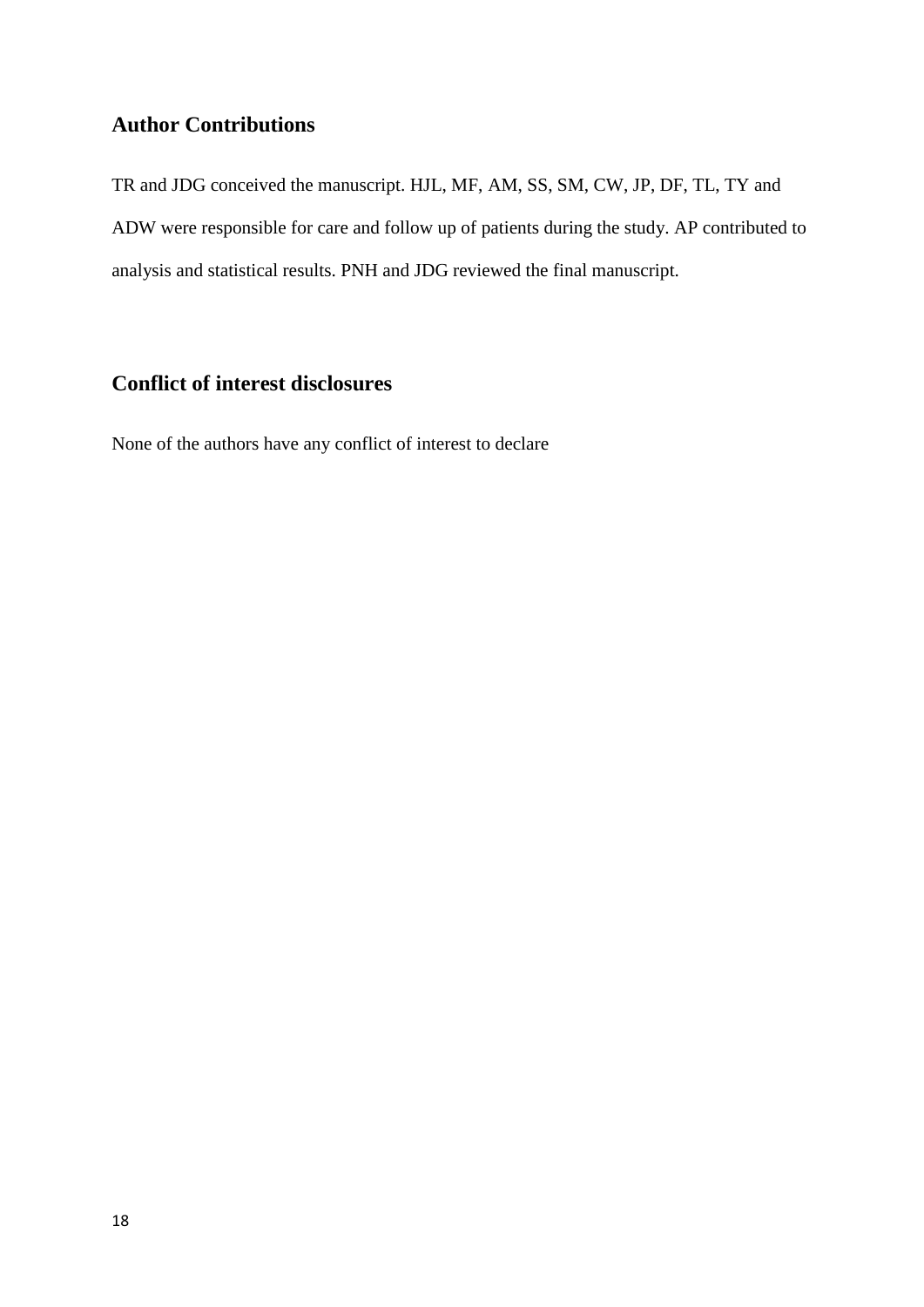# **References**

- Comenzo, R.L., Reece, D., Palladini, G., Seldin, D., Sanchorawala, V., Landau, H., Falk, R., Wells, K., Solomon, A., Wechalekar, A., Zonder, J., Dispenzieri, A., Gertz, M., Streicher, H., Skinner, M., Kyle, R.A. & Merlini, G. (2012a) Consensus guidelines for the conduct and reporting of clinical trials in systemic light-chain (AL) amyloidosis. *Leukemia,* **26,** 2317-2325.
- Comenzo, R.L., Reece, D., Palladini, G., Seldin, D., Sanchorawala, V., Landau, H., Falk, R., Wells, K., Solomon, A., Wechalekar, A., Zonder, J., Dispenzieri, A., Gertz, M., Streicher, H., Skinner, M., Kyle, R.A. & Merlini, G. (2012b) Consensus guidelines for the conduct and reporting of clinical trials in systemic light-chain amyloidosis. *Leukemia,* **26,** 2317-2325.
- Dispenzieri, A., Zhang, L., Katzmann, J.A., Snyder, M., Blood, E., Degoey, R., Henderson, K., Kyle, R.A., Oken, M.M., Bradwell, A.R. & Greipp, P.R. (2008) Appraisal of immunoglobulin free light chain as a marker of response. *Blood,* **111,** 4908-4915.
- Fontana, M., Chung, R., Hawkins, P.N. & Moon, J.C. (2015) Cardiovascular magnetic resonance for amyloidosis. *Heart Fail Rev,* **20,** 133-144.
- Gertz, M.A., Comenzo, R., Falk, R.H., Fermand, J.P., Hazenberg, B.P., Hawkins, P.N., Merlini, G., Moreau, P., Ronco, P., Sanchorawala, V., Sezer, O., Solomon, A. & Grateau, G. (2005) Definition of organ involvement and treatment response in immunoglobulin light chain amyloidosis (AL): A consensus opinion from the 10th International Symposium on Amyloid and Amyloidosis. *Am. J. Hematol.,* **79,** 319- 328.
- Gillmore, J.D., Lovat, L.B., Persey, M.R., Pepys, M.B. & Hawkins, P.N. (2001) Amyloid load and clinical outcome in AA amyloidosis in relation to circulating concentration of serum amyloid A protein. *Lancet,* **358,** 24-29.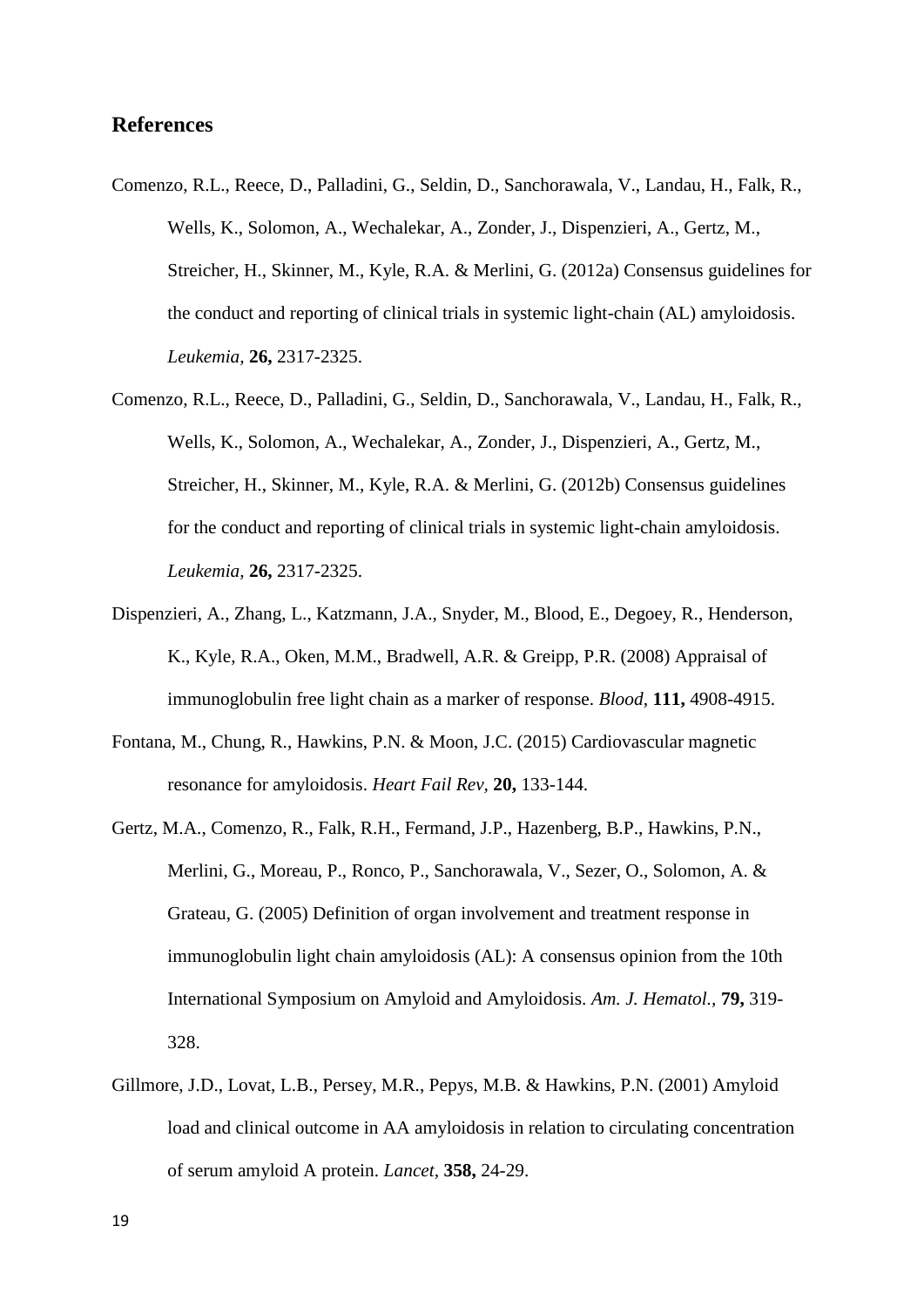- Hawkins, P.N., Lavender, J.P. & Pepys, M.B. (1990) Evaluation of systemic amyloidosis by scintigraphy with <sup>123</sup>I-labeled serum amyloid P component. *N. Engl. J. Med.,* **323,**  508-513.
- Hutchison, C.A., Harding, S., Hewins, P., Mead, G.P., Townsend, J., Bradwell, A.R. & Cockwell, P. (2008) Quantitative assessment of serum and urinary polyclonal free light chains in patients with chronic kidney disease. *Clin. J. Am. Soc. Nephrol.,* **3,**  1684-1690.
- Kyle, R.A., Greipp, P.R. & O'Fallon, W.M. (1986) Primary systemic amyloidosis: multivariate analysis for prognostic factors in 168 cases. *Blood,* **68,** 220-224.
- Maceira, A.M., Joshi, J., Prasad, S.K., Moon, J.C., Perugini, E., Harding, I., Sheppard, M.N., Poole-Wilson, P.A., Hawkins, P.N. & Pennell, D.J. (2005) Cardiovascular magnetic resonance in cardiac amyloidosis. *Circulation,* **111,** 186-193.
- Mahmood, S., Palladini, G., Sanchorawala, V. & Wechalekar, A. (2014) Update on treatment of light chain amyloidosis. *Haematologica,* **99,** 209-221.
- Palladini, G., Campana, C., Klersy, C., Balduini, A., Vadacca, G., Perfetti, V., Perlini, S., Obici, L., Ascari, E., d'Eril, G.M., Moratti, R. & Merlini, G. (2003) Serum N-terminal pro-brain natriuretic peptide is a sensitive marker of myocardial dysfunction in AL amyloidosis. *Circulation,* **107,** 2440-2445.
- Palladini, G., Dispenzieri, A., Gertz, M.A., Kumar, S., Wechalekar, A., Hawkins, P.N., Schonland, S., Hegenbart, U., Comenzo, R., Kastritis, E., Dimopoulos, M.A., Jaccard, A., Klersy, C. & Merlini, G. (2012) New criteria for response to treatment in immunoglobulin light chain amyloidosis based on free light chain measurement and cardiac biomarkers: impact on survival outcomes. *J. Clin. Oncol.,* **30,** 4541-4549.
- Palladini, G., Hegenbart, U., Milani, P., Kimmich, C., Foli, A., Ho, A.D., Vidus Rosin, M., Albertini, R., Moratti, R., Merlini, G. & Schonland, S. (2014) A staging system for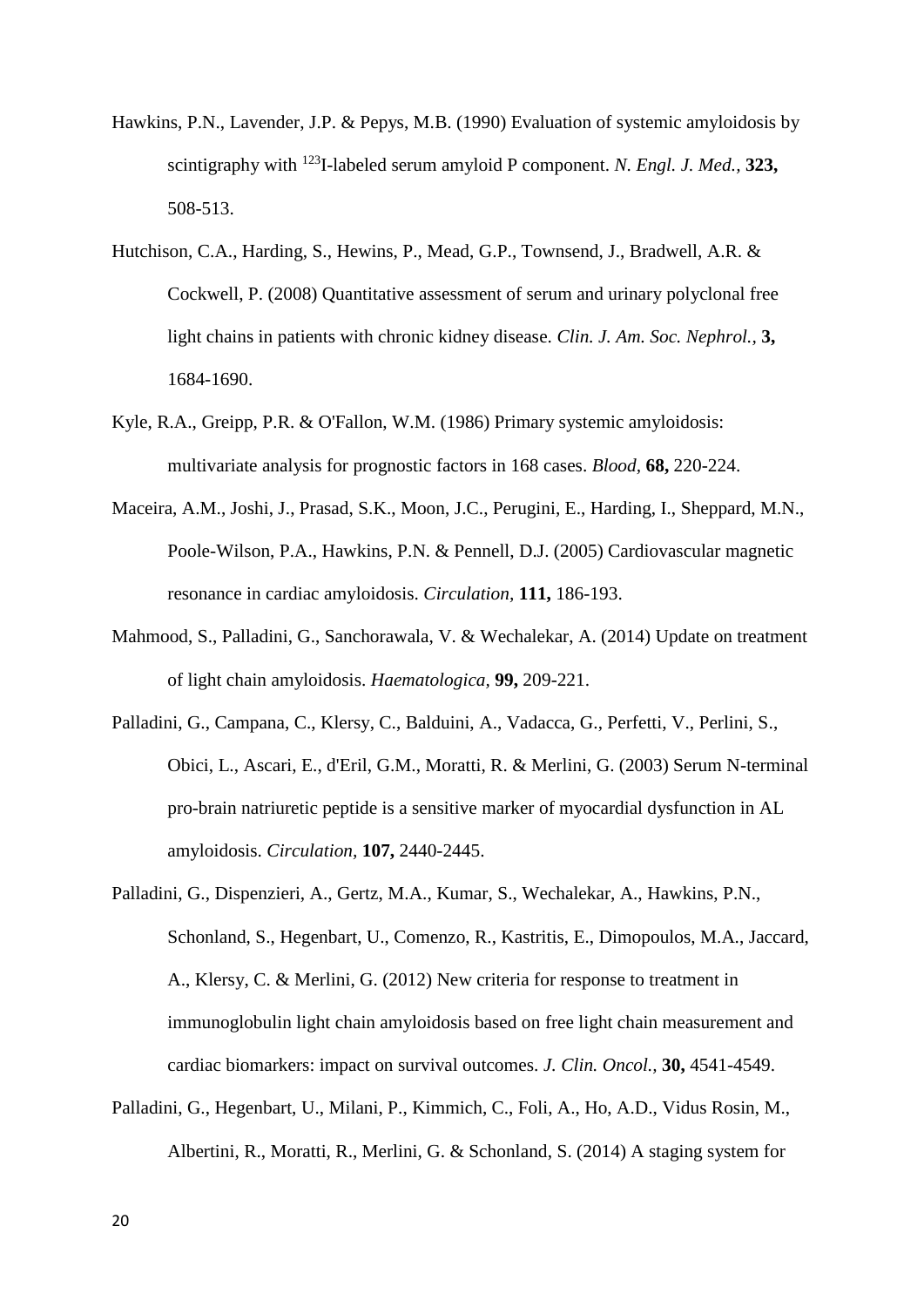renal outcome and early markers of renal response to chemotherapy in AL amyloidosis. *Blood,* **124,** 2325-2332.

Pepys, M.B. (2006) Amyloidosis. *Annu. Rev. Med.,* **57,** 223-241.

- Pinney, J.H., Lachmann, H.J., Bansi, L., Wechalekar, A.D., Gilbertson, J.A., Rowczenio, D., Sattianayagam, P.T., Gibbs, S.D.J., Orlandi, E., Wassef, N.L., Bradwell, A.R., Hawkins, P.N. & Gillmore, J.D. (2011) Outcome in Renal AL Amyloidosis following Chemotherapy. *Journal of Clinical Oncology,* **29,** 674-681.
- Rezk, T., Lachmann, H.J., Fontana, M., Sachchithanantham, S., Mahmood, S., Petrie, A., Whelan, C.J., Pinney, J.H., Foard, D., Lane, T., Youngstein, T., Wechalekar, A.D., Bass, P., Hawkins, P.N. & Gillmore, J.D. (2017) Prolonged renal survival in light chain amyloidosis: speed and magnitude of light chain reduction is the crucial factor. *Kidney Int,* **92,** 1476-1483.
- Ronco, C., Haapio, M., House, A.A., Anavekar, N. & Bellomo, R. (2008) Cardiorenal syndrome. *J Am Coll Cardiol,* **52,** 1527-1539.
- Soni, S.S., Ronco, C., Pophale, R., Bhansali, A.S., Nagarik, A.P., Barnela, S.R., Saboo, S.S. & Raman, A. (2012) Cardio-renal syndrome type 5: epidemiology, pathophysiology, and treatment. *Semin Nephrol,* **32,** 49-56.
- Wechalekar, A.D., Schonland, S.O., Kastritis, E., Gillmore, J.D., Dimopoulos, M.A., Lane, T., Foli, A., Foard, D., Milani, P., Rannigan, L., Hegenbart, U., Hawkins, P.N., Merlini, G. & Palladini, G. (2013) A European collaborative study of treatment outcomes in 346 patients with cardiac stage III AL amyloidosis. *Blood,* **121,** 3420- 3427.